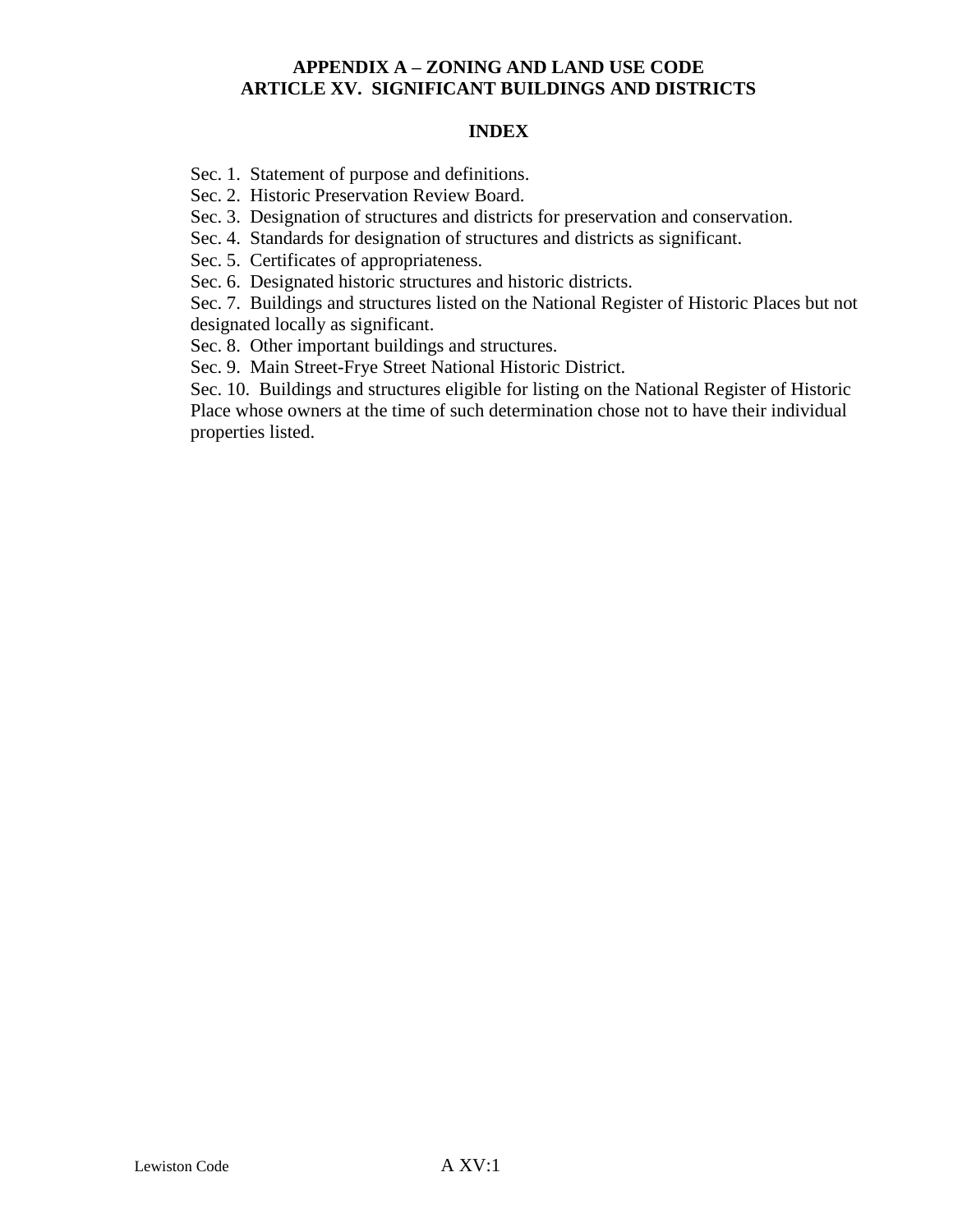#### **Sec. 1. Statement of purpose and definitions.**

- (a) The purpose of the article is to preserve, protect and enhance buildings and areas which represent or reflect distinctive and important elements of the city's architectural, archaeological, cultural, social, economic, ethnic and political history; to safeguard the city's historic and cultural heritage; to provide procedures for local review of changes to significant structures and for new construction, reconstruction, building alteration, and demolition within designated historic districts; and to provide demolition delay provisions for designated historic, contributing and other important buildings and structures. The appropriate sections of this article shall apply to all properties, both municipally-owned or acquired properties, as well as privately-owned properties, as listed under Sections 6, 7, 8, 9 and 10 of this article.
- (b) Definitions. As used in this article:

*Altered* means changed, modified, rebuilt, removed, demolished, restored, razed, moved, or reconstructed.

*Appropriate* means not incongruous with those aspects of a building or place within a district which the Board determines to be of historical value.

*Archeological resource* means any remains of the prior presence of humans including (without limitation) structures, artifacts, terrain features, graphics (such as paintings or drawings), or remains of plants or animals associated with human habitation.

*Archeological site* means the geographical location of any archaeological resource.

*Board* means the Historic Preservation Review Board as enabled by and described in this article and any amendments and/or additions thereto.

*Building* means anything that is the result of having been built by humans including (without limitation) any combination of materials forming a shelter for animals or persons and/or their activities or property, fences, signs, walks, terraces, landscaping, walls, driveways, and parking yards, and anything comprehended by the word "structure."

*Built* means any activity wherein the results of the combining and/or manipulation of materials are positioned or repositioned on the land, and includes (without limitation) the words altered, erected, constructed, installed, moved, and enlarged.

*Certificate of appropriateness* means a written certification, pursuant to a duly passed resolution of the Board, that a proposed activity within a district involving a building being built or altered or a place being altered or built upon is appropriate, and may include conditions, qualifications, and/or provisos specified by the Board to be adhered to in order for the certificate to be valid.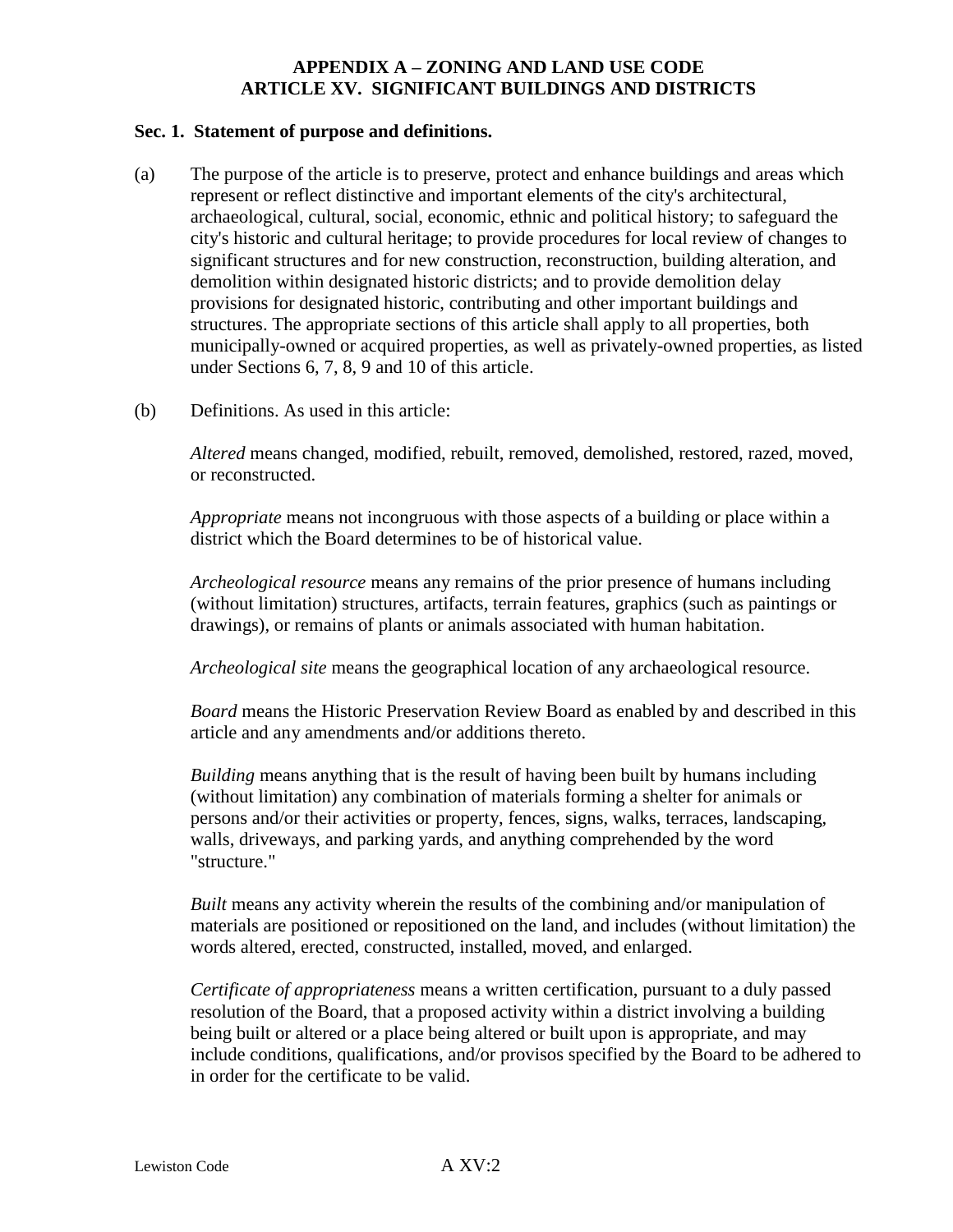*Contributing structure* means a building or structure within a designated historic district that contributes to the historic significance of the district. Designated contributing structures are listed in Section 6 of this article.

*Exterior architectural features* means that portion of the exterior of a building that is visible from a public street, place or way or would be so visible but for the interpositioning of flora and/or other buildings, including (without limitation) the architectural style and general arrangement and setting thereof, the kind, finish and/or texture of exterior building materials, whether installed originally or as a replacement for or as a change in or substitution for existing materials (as by replacing a clear finish with a colored finish, or replacing a stained or natural finish with paint, or replacing wood with brick, or sandblasting or otherwise re-facing an existing material), the visible inherent and substantially permanent color of materials used (e.g., brick, mortar, roofing, flashing, etc.), and the type and style of windows, doors, lights, signs and other appurtenant exterior fixtures. Specifically excluded from this definition is the color of any substantially nonpermanent exterior finish, such as paint, that is applied to some underlying, substantially permanent material.

*Historic district or district* means a delineated geographical area that includes one (1) or more buildings and/or places of historical value, and may include other buildings, structures and/or places that, though not of historical value themselves, may be or become the site of anything being built that may be deemed not to be appropriate with regard to any of the rest of the district.

*Historic landmark* means any building of historic value.

*Historic site* means any parcel of land which is of historic value, or upon which is positioned any historic landmark.

*Historic value (as to a building or place)* means any building or place that is associated with, that is the situs of, that is indicative of, or that leads to an understanding of, the history of or a period or style of architecture of, the municipality, the state, or the nation, or their lands or inhabitants, or events concerning them, including (without limitation) cultural, political, economic, military, social, sociological, or other significant events, historical personages, a great idea or ideal, archeological resources, architectural types or specimens, including (without limitation) vernacular structures that are valuable for the study of a period, style, or method of building construction, of community organization and living, or of landscaping, or with a notable structure or site representing the work of an outstanding builder, designer, architect, or landscaper, or any site listed or eligible for listing in the National Register of Historic Places or as a National Historic Landmark.

*Incongruous* means incompatible with, at variance with, lacking propriety or suitability or having inconsistent or inharmonious aspects with respect to, or resulting in the destruction or modification of anything that the Board has determined to be of historic value to an extent that is material.

*To "issue" (e.g., a decision or an order)* means to hand deliver, or to post by first class mail, postage prepaid.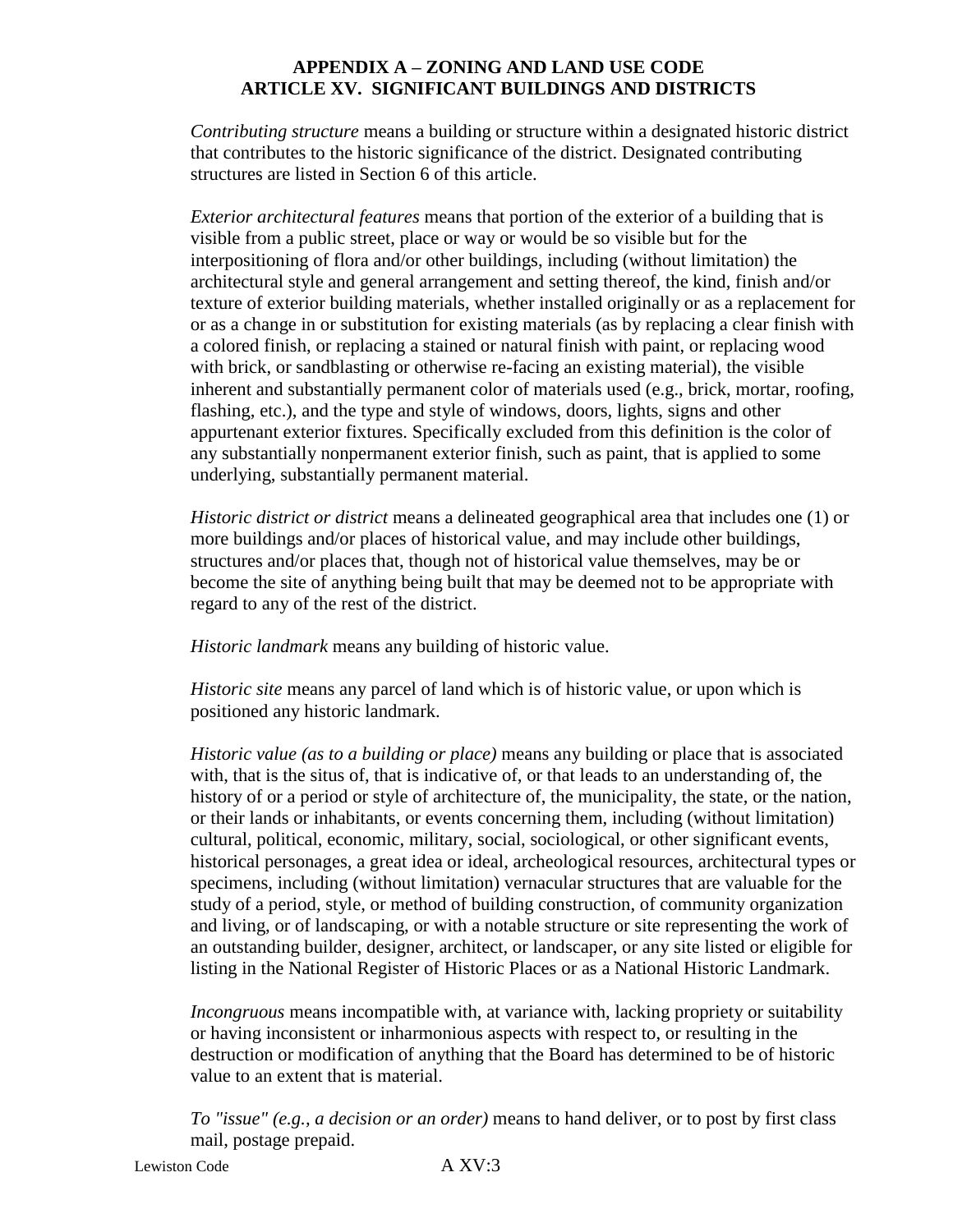*Other important buildings and structures* means those buildings and structures that have been designated as contributing structures or complexes within the Lewiston Mill System District as developed by Christopher Closs; and those "buildings of major importance" and "buildings of importance", as designated in the Lewiston Historic Preservation Plan"s "Preservation Index" (1995) as developed by Russell Wright, and adopted as part of the Comprehensive Plan of the City of Lewiston (1997).

*Place* means any geographical location that is of historical value, and includes (without limitation) any historic site or archaeological site.

*Public street, place or way* means any portion of any building, structure, street, place, way, park, or body of water that is legally accessible by any member of the general public at will.

*Significant structures and districts* means structures and districts that have been designated by the City of Lewiston as significant with respect to historic preservation. Designated historic structures and districts are listed in Section 6 of this article. (Ord. No. 90-16, 1-11-91; Ord. No. 00-21, 10-19-00; Ord. No. 05-05, 3-17-05; Ord. No. 10-05, 04-15-10)

# **Sec. 2. Historic Preservation Review Board.**

- (a) *Creation*. There shall be a Historic Preservation Review Board consisting of seven (7) members, each of whom shall be a qualified voter of the city and who shall be appointed by the mayor. All members should have knowledge and experience in the architectural, archaeological, cultural, social, economic, ethnic or political history of Lewiston. The terms of office of members of the Board shall be for three (3) years. There shall be, in addition to the seven (7) members of the Board, two (2) associate members of the Board, each of whom shall be a qualified voter of the City of Lewiston, appointed by the mayor. The term of office of associate members shall be for three (3) years. When designated by the chairman to do so, an associate member shall serve in the place of a member who is absent, disqualified or otherwise unable to participate.
- (b) *Compensation.* Each member of the Board shall serve without compensation.
- (c) *Duties.* The Board shall carry out those duties assigned to it by this article.
- (d) *Organization and rules.*
	- (1) A quorum necessary to conduct an official meeting of the Board shall consist of at least four (4) members.
	- (2) The Board shall annually elect a chairman and other officers deemed necessary from its membership, and a secretary, who need not be a member. All seven (7) members enjoy the same rights and privileges, regardless of any office that they may hold.
	- (3) The chairman shall call meetings of the Board, as required. The chairman shall also call meetings of the Board when requested to do so by a majority of the members, the mayor or the City Council.
	- (4) The secretary shall maintain a permanent record of all Board meetings and all correspondence of the Board. The secretary shall be responsible for maintaining those records that are required as part of the various proceedings that may be brought before the Board. All records maintained or prepared by the secretary are deemed public and may be inspected at reasonable times.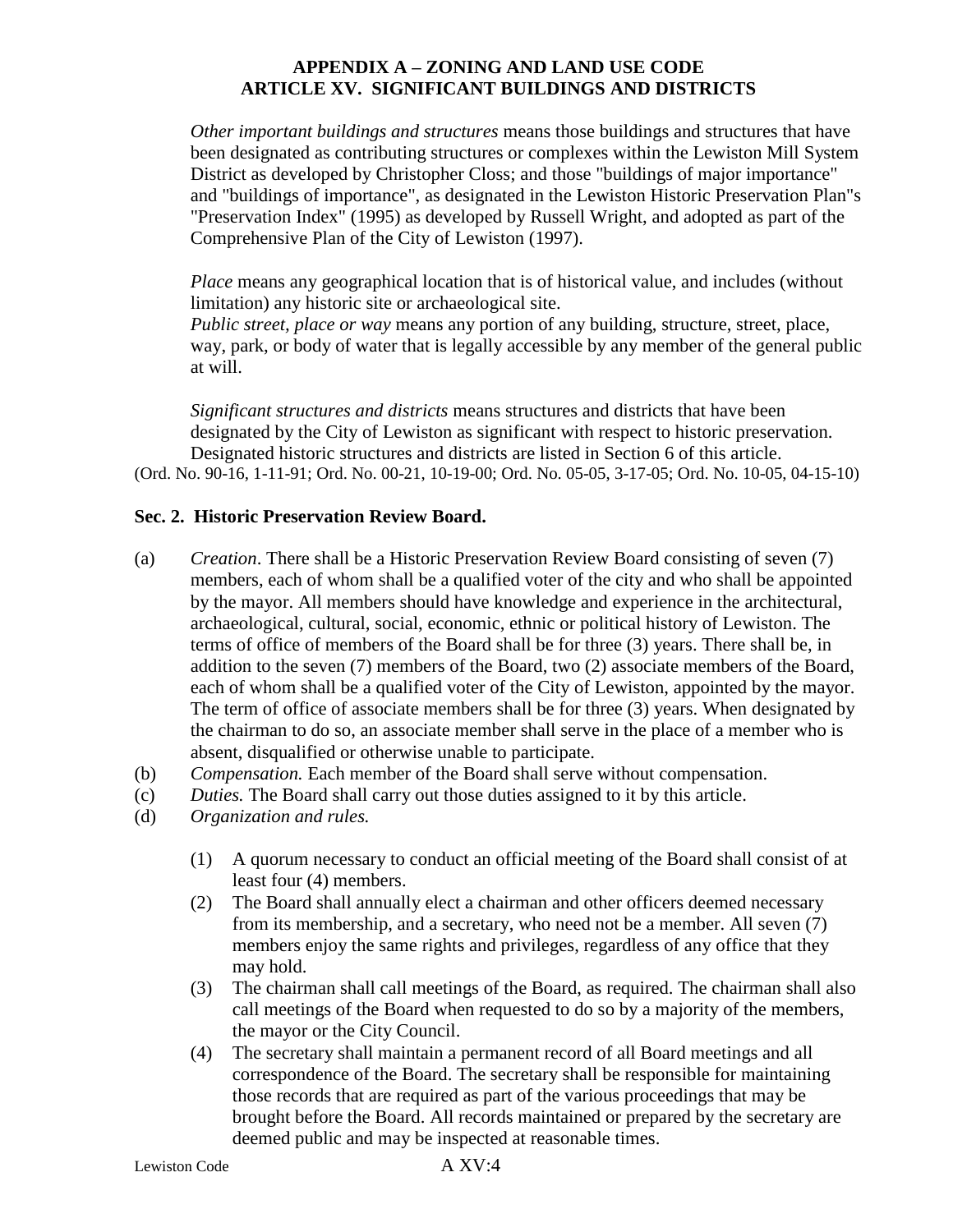- (5) The concurring vote of at least four (4) members is required to constitute an action on any matter.
- (6) Any member of the Historic Preservation Review Board of the city who is deemed to have a direct or indirect interest or conflict, whether pecuniary or by bias, on any matter that has come before the Board shall make full disclosure of his interest prior to any action being taken on said matter. Any member who has made such a disclosure shall then refrain from any negotiations and voting, and from otherwise attempting to influence a decision in which he has an interest.
- (7) The Board may adopt statements of policy, along with its rules of procedure, consistent with the Charter and any applicable ordinance, to enable it to perform its function.
- (8) The Board may elect non-voting, advisory or student members to assist the board in its duties and functions.
- (9) In addition to other provisions for amending the Board's rules of procedure, any rule adopted by the Board relating to the conduct of any hearing may be waived by the chairman, upon good cause shown.
- (10) When reviewing applications for certificates of appropriateness, or when making any recommendation concerning historic preservation, the Board shall utilize, along with other resources, the Lewiston Historic Preservation Design Manual (1999), and the Lewiston Downtown Development District Preservation Plan (1997).
- (e) *Administration.* The planning and code enforcement department shall be responsible to provide for the administration of the affairs of the Board.

(Ord. No. 90-16, 1-11-91; Ord. No. 94-3, 5-5-94; Ord. No. 00-21, 10-19-00; Ord. No. 05-05, 3-17-05; Ord. No. 06-13, 10-19-06)

### **Sec. 3. Designation of structures and districts for preservation and conservation.**

- (a) Significant structures and districts, except for districts established at the time of passage of this article, shall be designated in accordance with this section. All such designations may be initiated by written notification of the Historic Preservation Review Board by:
	- (1) Reference from the City Council;
	- (2) A petition signed by ten (10) or more residents of the City of Lewiston, eighteen (18) years of age or older;
	- (3) The Planning Board;
	- (4) The Lewiston Historic Commission;
	- (5) Maine Historic Preservation Commission; or
	- (6) The Historic Preservation Review Board, at its own initiation.
- (b) Any application for the designation of structures and districts for historic preservation shall be in writing and shall include the following:
	- (1) *Designation of structures for preservation and conservation.*
		- a. A concise description of the physical elements, qualities, architectural style and period represented by the structure, including a consideration of scale, materials, workmanship and spacial qualities;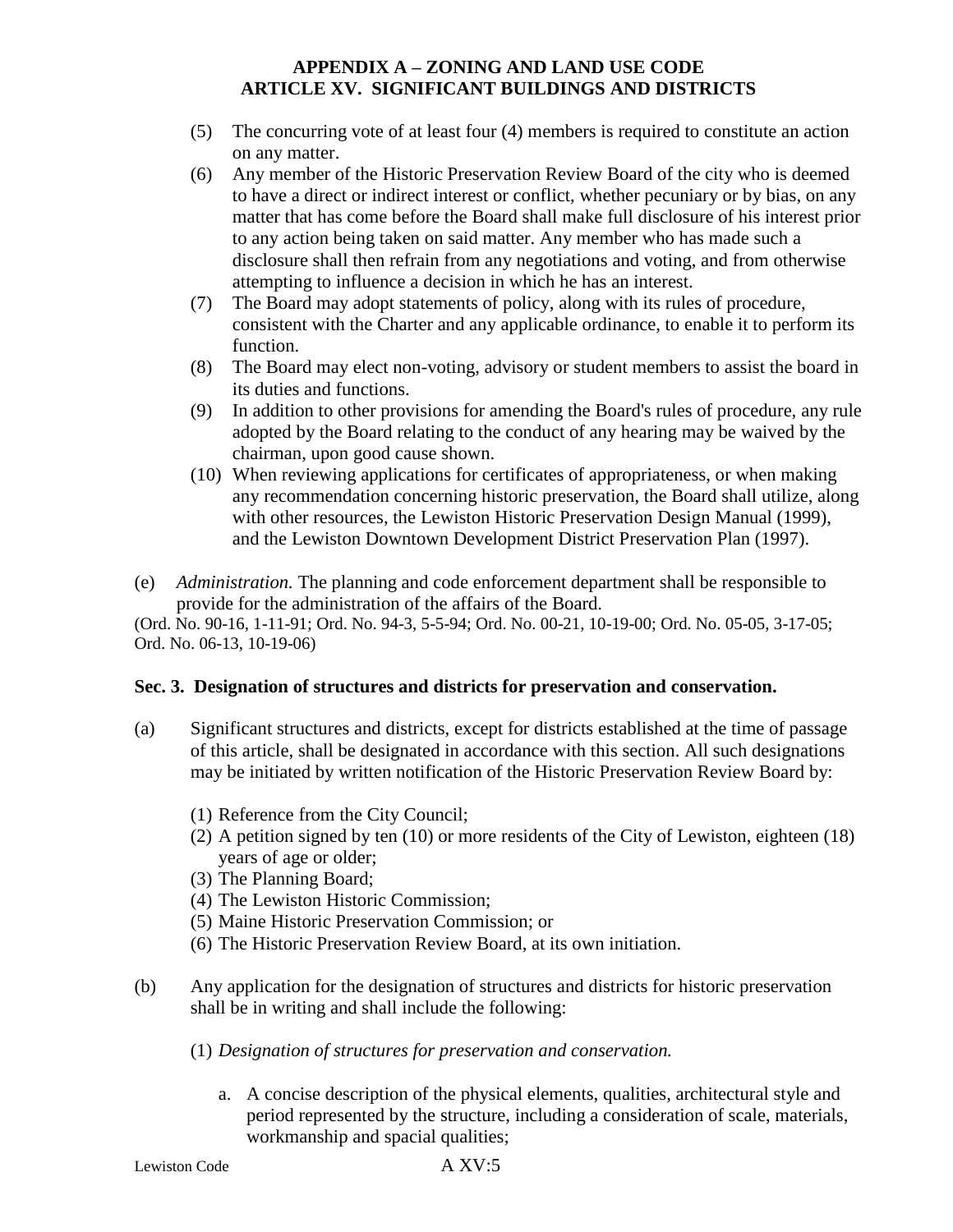- b. A concise statement of how the structure meets the review criteria;
- c. Exterior photographs of the structure, illustrating significant details.

# (2) *Designation of districts for preservation and conservation.*

- a. A concise statement of the physical elements that make this area a historic district and a description of building types and architectural styles and periods represented;
- b. A concise statement of how the district meets the review criteria;
- c. A justification of the boundaries of the district;
- d. A definition of the types of structures that do not contribute to the significance of the district and an estimate of the percentage of noncontributing structures;
- e. A map showing all district structures with the identification of contributing structures.
- (c) The Historic Preservation Review Board shall hold a public hearing on any written application.
	- (1) The public hearing shall be held within thirty (30) days of receipt of the application.
	- (2) The Board shall make its report and recommendation, including the identification of contributing structures, when applicable, to the City Council within thirty (30) days after the public hearing has been closed. Failure of the Board to issue its report constitutes a denial of the designation of the proposed historic structure or district.
	- (3) The Board shall require to be given proper notice of the public hearing to all applicants and to all owners of property within a proposed district.
		- a. Failure of any petitioner to receive such notice of such public hearing shall not necessitate another hearing, shall not constitute grounds for objections by such petitioner and shall not invalidate any recommendation by the Board on such matter.
		- b. Notice must be served a reasonable time in advance of the meeting, which will be construed to mean at least seven (7) days before the date of such meeting. Notice shall be by any method of personal service or substituted personal service authorized by the ordinances of the City of Lewiston and the laws of the State of Maine.
- (d) The City Council, upon receipt of the Historic Preservation Review Board's recommendation, may designate structures or districts for historic preservation. Contributing structures within such districts shall be identified. Due consideration shall be given to the written views of owners of affected property and the City Council shall hold public hearings on any proposed structure or district for historic preservation designation.

(Ord. No. 90-16, 1-11-91; Ord. No. 00-21, 10-19-00; Ord. No. 05-05, 3-17-05)

### **Sec. 4. Standards for designation of structures and districts as significant.**

In considerin/0g applications for designating structures or districts as significant, the Board shall be guided by the following criteria. In making a recommendation to the City Council for the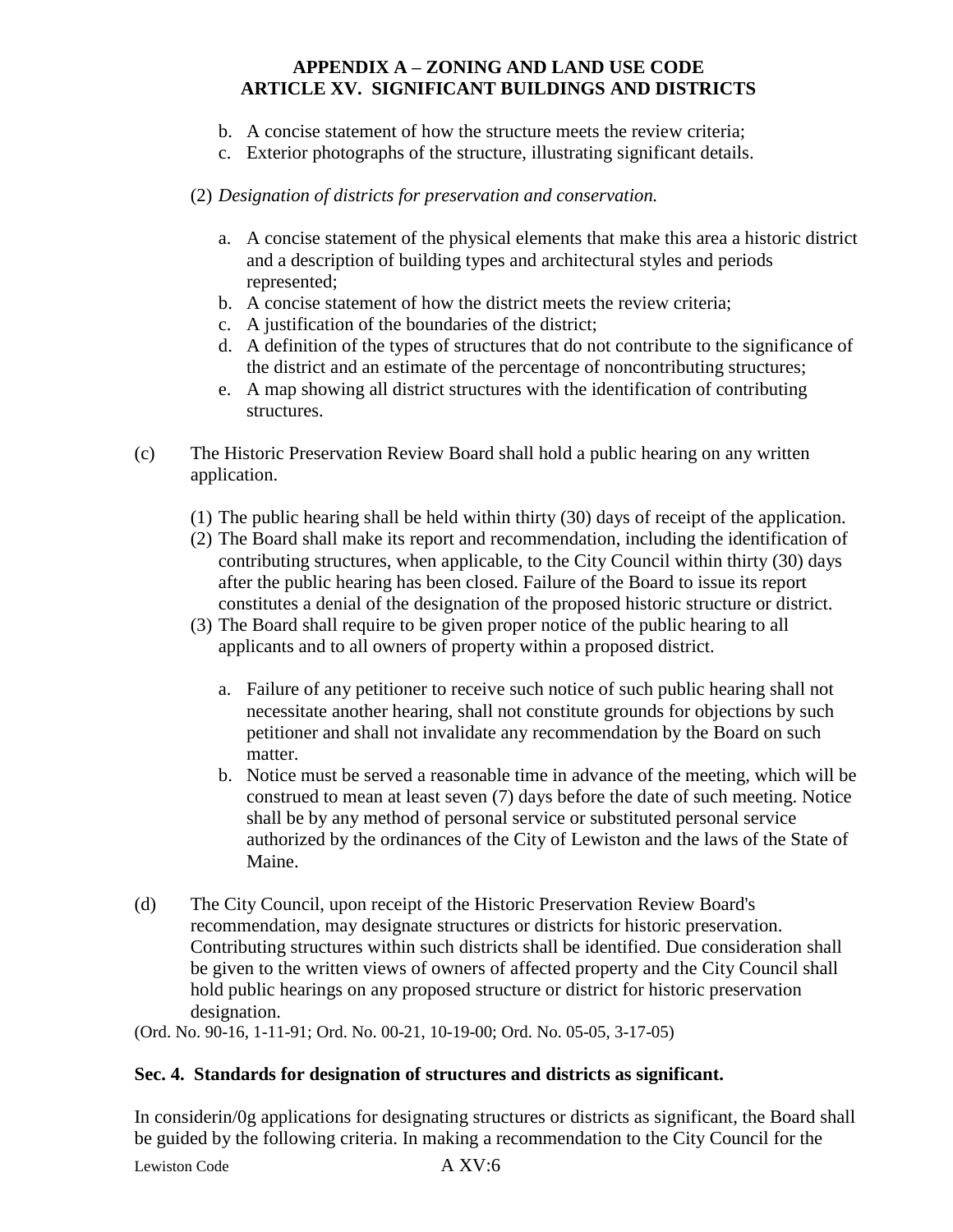designation of a structure or district, the Board shall make specific findings with respect to how the application conforms to these standards.

- (a) *Historic importance.* The structure, district or site:
	- (1) Has character, interest or value, as part of the development, heritage or cultural characteristics of the city, state or nation;
	- (2) Is the site of a historic event with an effect upon society;
	- (3) Is identified with a person or group of persons who had some influence on society; or
	- (4) Exemplifies the cultural, political, economic, social or historic heritage of the community;
- (b) *Architectural importance.* The structure or district:
	- (1) Portrays the environment of a group of people in an area of history characterized by a distinctive architectural style;
	- (2) Embodies those distinguishing characteristics of an architectural type specimen;
	- (3) Is the work of an architect or master builder whose individual work has influenced the development of the city; or
	- (4) Contains elements of architectural design, detail, materials, or craftsmanship that represent a significant innovation.
- (c) *Geographic importance.* The structure or district:
	- (1) Because of being part of, or related to, a square, park or other distinctive area, should be developed or preserved according to a plan based on a historic, cultural or architectural motif; or
	- (2) Due to its unique location or singular physical characteristic, represents an established and familiar visual feature of the neighborhood, community or city.
- (d) *Archeological importance.* The site has yielded or may be likely to yield, information important in prehistory or history.

(Ord. No. 90-16, 1-11-91; Ord. No. 00-21, 10-19-00; Ord. No. 05-05, 3-17-05)

### **Sec. 5. Certificates of appropriateness.**

- (a) *Purpose.* The Historic Preservation Review Board shall protect designated historic structures and districts as listed in Section 6 of this article by the issuance of certificates of appropriateness.
- (b) *Exclusive authority of Board.* A certificate of appropriateness may only be issued by the Historic Preservation Review Board.
- (c) *When required.* A certificate of appropriateness is required for any of the following activities:
	- (1) Any change in the exterior appearance, including signage, of a designated historic structure or contributing structure within a designated historic district, as listed;
	- (2) New construction of a principal or accessory building or structure, where such building or structure will be located within a designated historic district, as listed;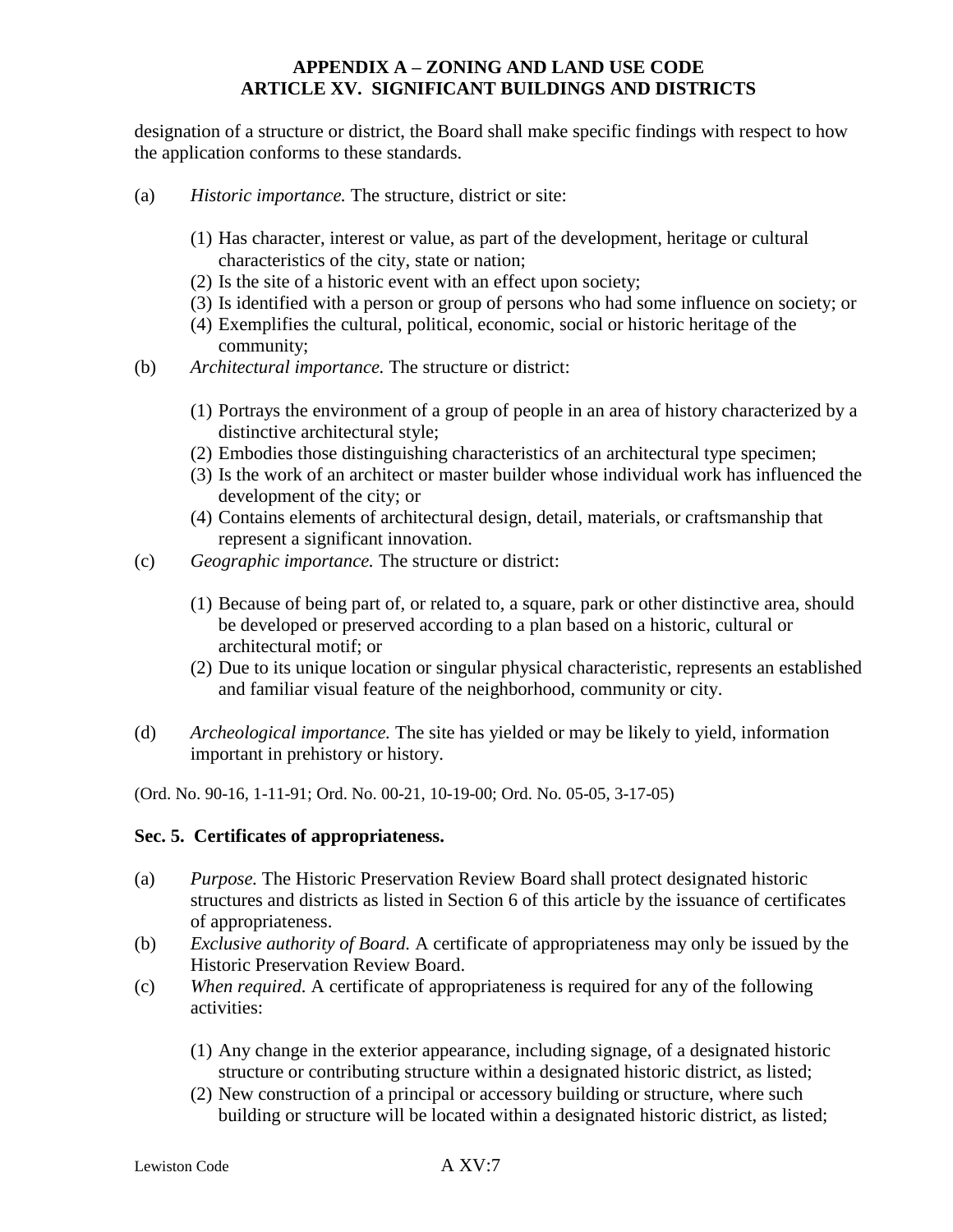- (3) Demolition or removal of a designated historic structure or contributing structure within a designated historic district, as listed;
- (4) Any change in siding materials, roofing materials, exterior door and window sash, and integral exterior decorative elements, including, but not limited to, cornices, brackets, windows, architraves, doorway pediments, railings, balusters, columns, cupolas, cresting, and roof decorations of a designated historic structure or contributing structure within a designated historic district, as listed.
- (d) *Application procedure.* An application for a certificate of appropriateness shall be submitted in writing to the director of planning and code enforcement. The director of planning and code enforcement shall date the application and transmit it to the chairman of the Historic Preservation Review Board. The Board shall consider each application and, within thirty (30) days of the date of submittal, hold a hearing and approve or deny the application. Upon mutual written consent of the Board and the applicant, the review period may be extended. Failure to take action on the application at the end of the review period shall constitute denial of the application.
- (e) *Application contents.* The application shall state the location, use and nature of the matter for which such certificate is sought and shall include the following information:
	- (1) The applicant's name, address and interest in the property;
	- (2) The owner's name and address, if different from the applicant's;
	- (3) The present use of the property;
	- (4) A brief description of the work for which the certificate of appropriateness is required;
	- (5) A drawing or drawings to scale indicating the design and location of any proposed alteration or new construction for which the certificate is required;
	- (6) Photographs of the building and of adjacent buildings; and
	- (7) A site plan showing the structure in context and indicating improvements affecting appearance, such as walls, walks, terraces, accessory buildings, signs and other elements.
- (f) *Review criteria.* In considering applications for certificates of appropriateness and for demolition or removal of designated historic and contributing buildings or structures, and important portions and features thereof, the Board must find that the criteria listed below have been met. In all instances, the burden of proof shall be on the applicant and the proof shall include the production of evidence sufficient to warrant a finding by the Board that all the following applicable criteria have been met:
	- (1) *Significant areas and districts.* The Historic Preservation Review Board shall consider the degree to which the project, within itself and in relation to other existing significant structures or proposed development, produces a functionally efficient and visually coherent grouping of buildings and spaces. The aim is to enhance the ability of the general public to locate, use, and enjoy designated significant districts and areas. This includes the degree to which the design:
		- a. Produces buildings that are well related visually in terms of light, air, height, shadow, spacing, bulk, and scale;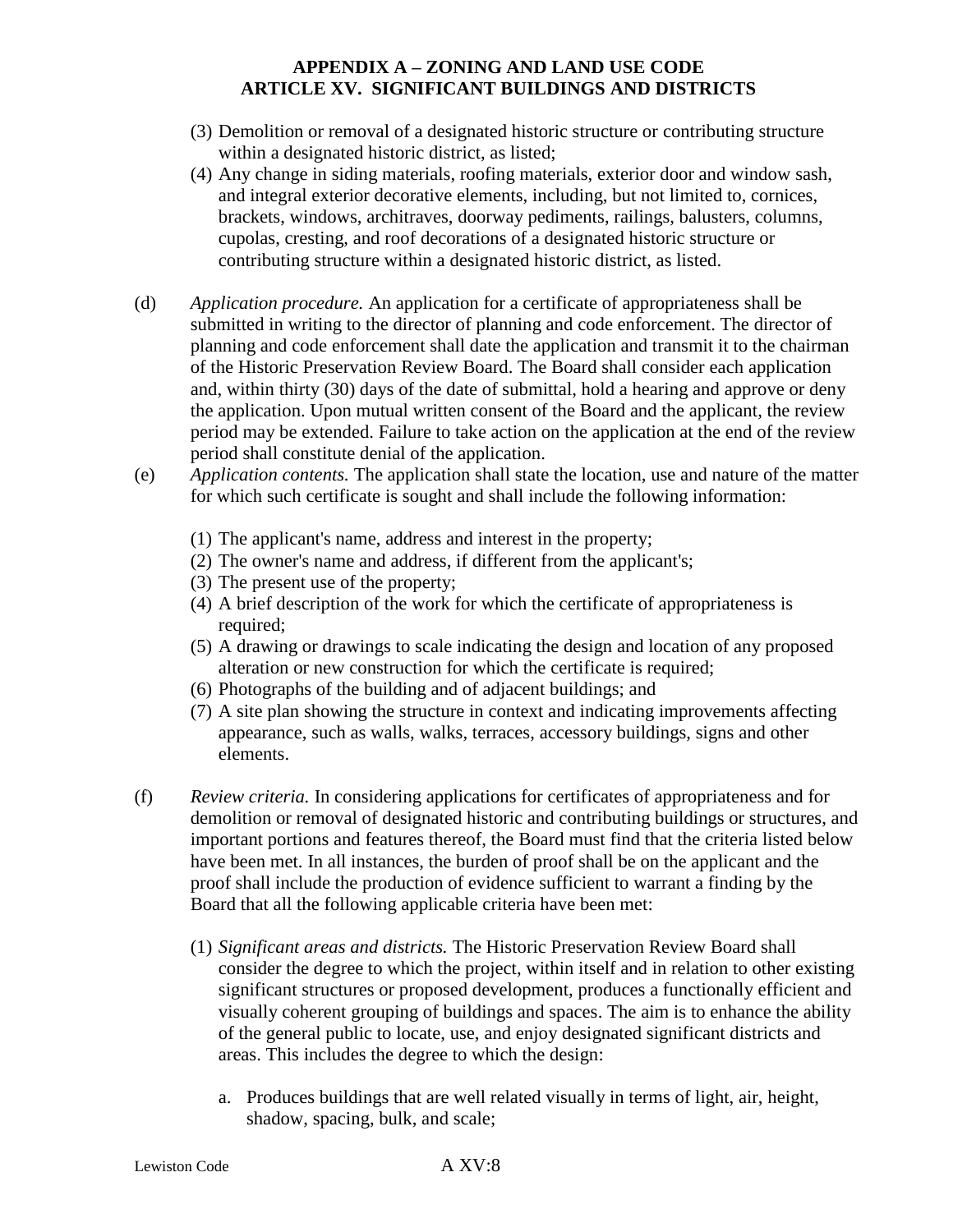- b. Locates portals, service loading areas, automobile access points, street furniture, interior building floor layouts, exterior public activity locations, and similar features in a manner that maximizes the efficient use of these facilities by the general public and the occupants of the private space:
- c. Locates building masses and related architectural features in such a manner as to enhance the ability of the general public to find their way into and around the building and open spaces;
- d. Integrates the architectural forms and the open spaces around them so as to enhance the quality of the pedestrian environment, including such factors as sunlight, weather protection, noise and air quality, seating arrangement, landscaping, street furniture, and artistic embellishments; and
- e. Contains other attributes that improve the functional and visual enjoyment of the project.
- (2) *Significant structures and buildings.* The Historic Preservation Review Board shall utilize "The Secretary of the Interior's Standards for Rehabilitation and Guidelines for Rehabilitating Historic Buildings" in evaluating modifications to significant structures and designated historic structures:
	- a. A property shall be used for its historic purpose or be placed in a new use that requires minimal change to the defining characteristics of the building and its site and environment.
	- b. The historic character of a property shall be retained and preserved. The removal of historic materials or alteration of features and spaces that characterize a property shall be avoided.
	- c. Each property shall be recognized as a physical record of its time, place, and use. Changes that create a false sense of historical development, such as adding conjectural features or architectural elements from other buildings, shall not be undertaken.
	- d. Most properties change over time; those changes that have acquired historic significance in their own right shall be retained and preserved.
	- e. Distinctive features, finishes, and construction techniques or examples of craftsmanship that characterize a historic property shall be preserved.
	- f. Deteriorated historic features shall be repaired rather than replaced. Where the severity of deterioration requires replacement of a distinctive feature, the new feature shall match the old in design, color, texture, and other visual qualities and, where possible, materials. Replacement of missing features shall be substantiated by documentary, physical, or pictorial evidence.
	- g. Chemical or physical treatments, such as sandblasting, that cause damage to historic materials shall not be used. The surface cleaning of structures, if appropriate, shall be undertaken using the gentlest means possible.
	- h. Significant archeological resources affected by a project shall be protected and preserved. If such resources must be disturbed, mitigation measures shall be undertaken.
	- i. New additions, exterior alterations, or related new construction shall not destroy historic materials that characterize the property. The new work shall be differentiated from the old and shall be compatible with the massing, size, scale,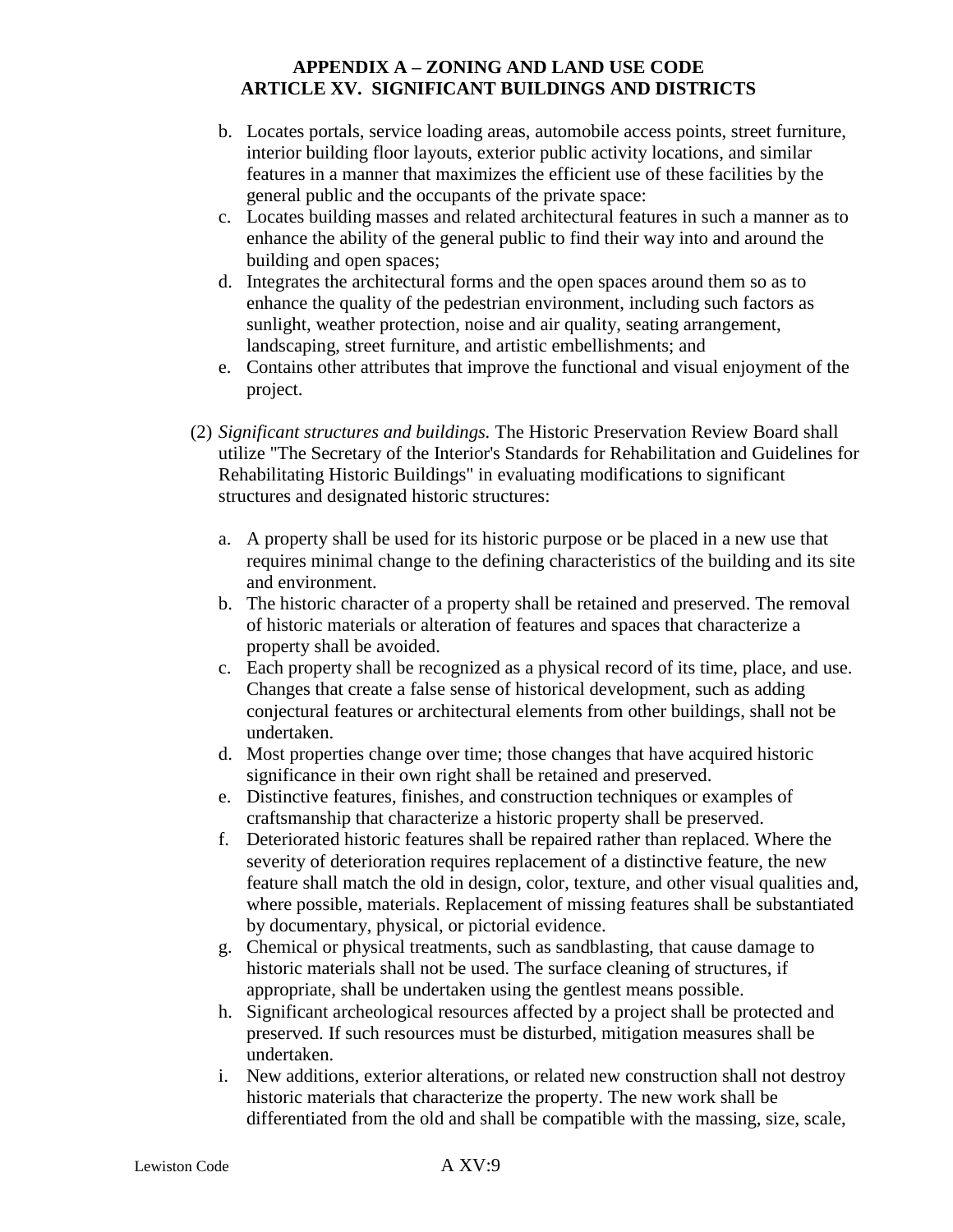and architectural features to protect the historic integrity of the property and its environment.

- j. New additions and adjacent or related new construction shall be undertaken in such a manner that if removed in the future, the essential form and integrity of the historic property and its environment would be unimpaired.
- (3) *New construction within significant districts.* The Historic Preservation Review Board shall utilize the following criteria in evaluating applications for the construction of new buildings within designated historic districts:
	- a. Mass. The height of principal building or structure, its bulk; the nature of its roofline, and the proportions of the new construction will be of the same scale and proportion as the existing significant structures;
	- b. The location, size and proportions of openings in the facade, primarily windows and doors, of new construction will be consistent in proportion and rhythm with openings in the facade of existing significant structures;
	- c. The massing and type of roof (flat, gabled, hip, gambrel, mansard) of the new construction shall complement the massing and type of roof of existing significant structures;
	- d. Nature of building materials and texture shall exhibit the characteristics of texture, composition and reflectivity of adjacent significant structures and buildings; and
	- e. Mechanical equipment or other utility hardware on the roof, ground or buildings will be screened from public view with materials harmonious with the building, or they will be so located not to be visible from public ways.
- (4) *Demolition or removal of designated historic structure, contributing structures, or important portions and features thereof.* Applicants applying for the demolition or removal of designated historic or contributing buildings, or important portions and features thereof (see Section 4(a) through (d) of this article for standards to determine the importance of building features), shall clearly demonstrate that their application meets one (1) or more of the following demolition or removal criteria before the Board will approve the application for demolition or removal;
	- a. The physical condition of the building makes the continued upkeep of the building, or important portions or features thereof, uneconomical; or
	- b. The building or structure, or important portions and features thereof has been determined by the director of planning and code enforcement to represent an immediate hazard to the public health or safety, which hazard can not be abated by reasonable measures.

The demolition or removal of designated significant or contributing structures shall also be subject to the demolition delay provisions in Section  $5(f)(5)$  and 6 below, unless otherwise exempted in Section 5(f)7 and 8. In addition, the Board must find that the reuse of the site will be compatible with the character of the district, and proposed buildings or structures will comply with the criteria in Section 5(f)(3) of this article.

(5) *Demolition delay.* The purpose of this section is to afford the city, Historic Preservation Review Board, the Lewiston Historic Commission, other preservation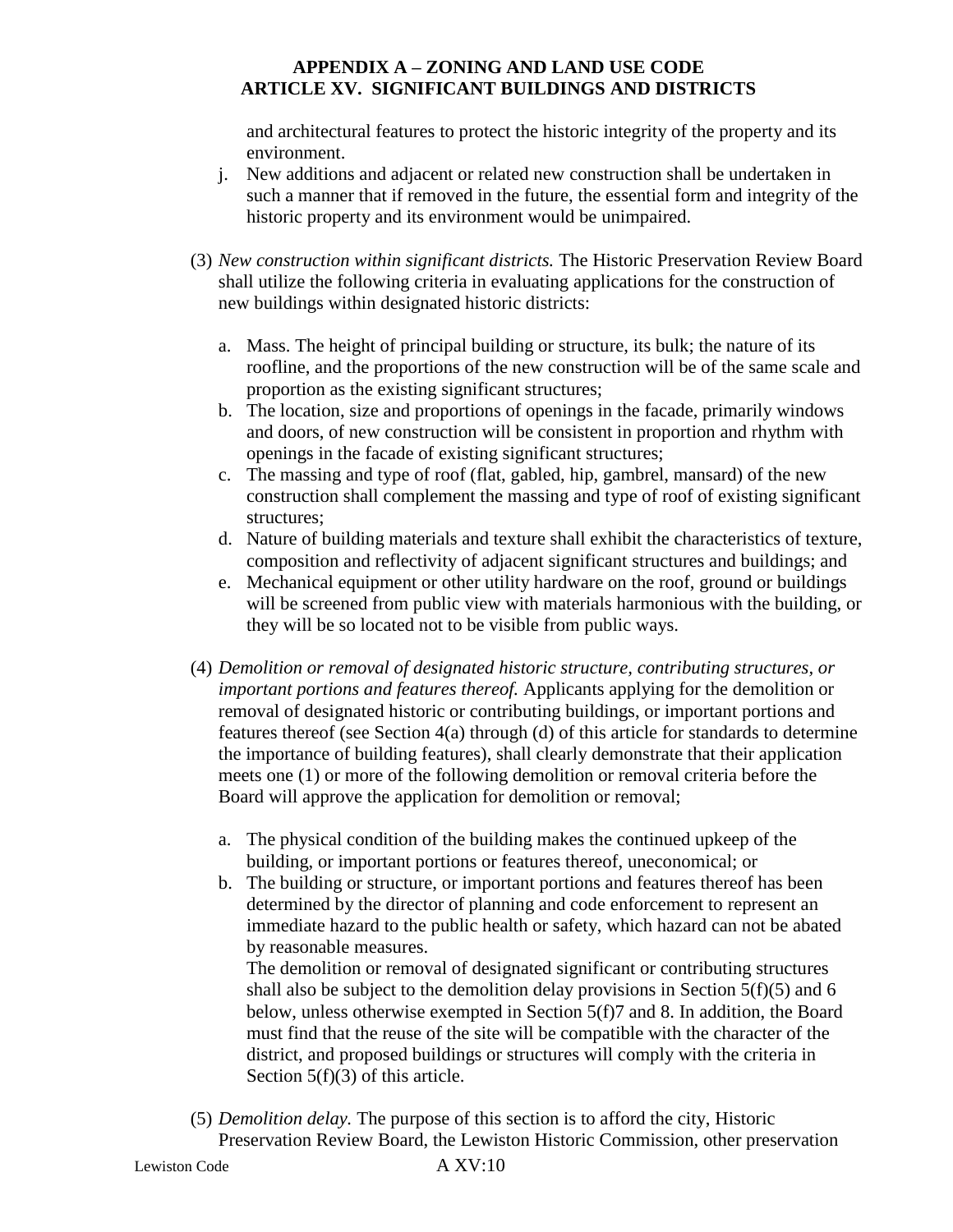organizations and others interested in preservation the opportunity to acquire or arrange for the preservation of historic buildings and structures, or important portions and features thereof or the proper removal of historic artifacts, or the proper recordation of the building, structure and/or site. Before the issuance of a certificate of appropriateness or a demolition permit, a delay period of ninety (90) days shall apply to any building or structure and portions thereof that is:

- a. Designated historically significant or listed as contributing within an existing historic district as listed in Section 6 of this article;
- b. Listed on the National Register of Historic Places, but not designated significant locally as listed in Section 7 of this article;
- c. Within the proposed Lewiston Mill System District, as developed by Christopher Closs, as listed in Section 8 of this article; or
- d. "Buildings of major importance" and "buildings of importance", as designated in the Lewiston Historic Preservation Plan's "Preservation Index" (1995) developed by Russell Wright, Architect and adopted as part of the Comprehensive Plan for the City of Lewiston (1997) as listed in Section 8 of this article. For the purpose of this section, buildings or structures, or important portions and features thereof referred to under c. and d. above shall be referred to as "other important buildings and structures."
- (6) *Demolition delay procedures.* In the event an application to demolish a building or structure, or important portions and features thereof that is designated historically significant pursuant to Section 6 of this article meets the criteria set forth in Section 5(f)(4), and the applicant receives permission from the Board to demolish or remove the building or structure or portions thereof, the issuance of a certificate of appropriateness shall be delayed for up to a period of ninety (90) days, subject to the procedures listed below. Similarly, if the building or structure, or important portions and features thereof is designated an "other important building or structure", under Section  $5(f)(5)$  c. and d. above, issuance of the required demolition permit from the director of planning and code enforcement shall also be delayed for a period of up to ninety (90) days, and subject to the same procedures, listed below:
	- a. Notices required. A statement shall be filed with the Board identifying the property proposed for demolition and providing other applicable information. The 90-day delay period set forth in this section shall not commence until such statement has been filed. During the delay period, the owner shall post a public notice of the proposed demolition or removal, including identification of the property, its owner or agents, their address and telephone number, reason for the demolition and other applicable information. The notice shall be published in a newspaper of general local circulation once a week for two (2) successive weeks and a copy forwarded to the director of planning and code enforcement. The first such publication shall be within fifteen (15) days after the filing of the statement with the Board. In addition, a copy of the notice shall be posted on the facade of the building or structure, or important portions and features thereof proposed for demolition. The City of Lewiston shall also forward a copy of the notice to the Maine Historic Preservation Commission, the Lewiston Historic Commission, and Maine Preservation.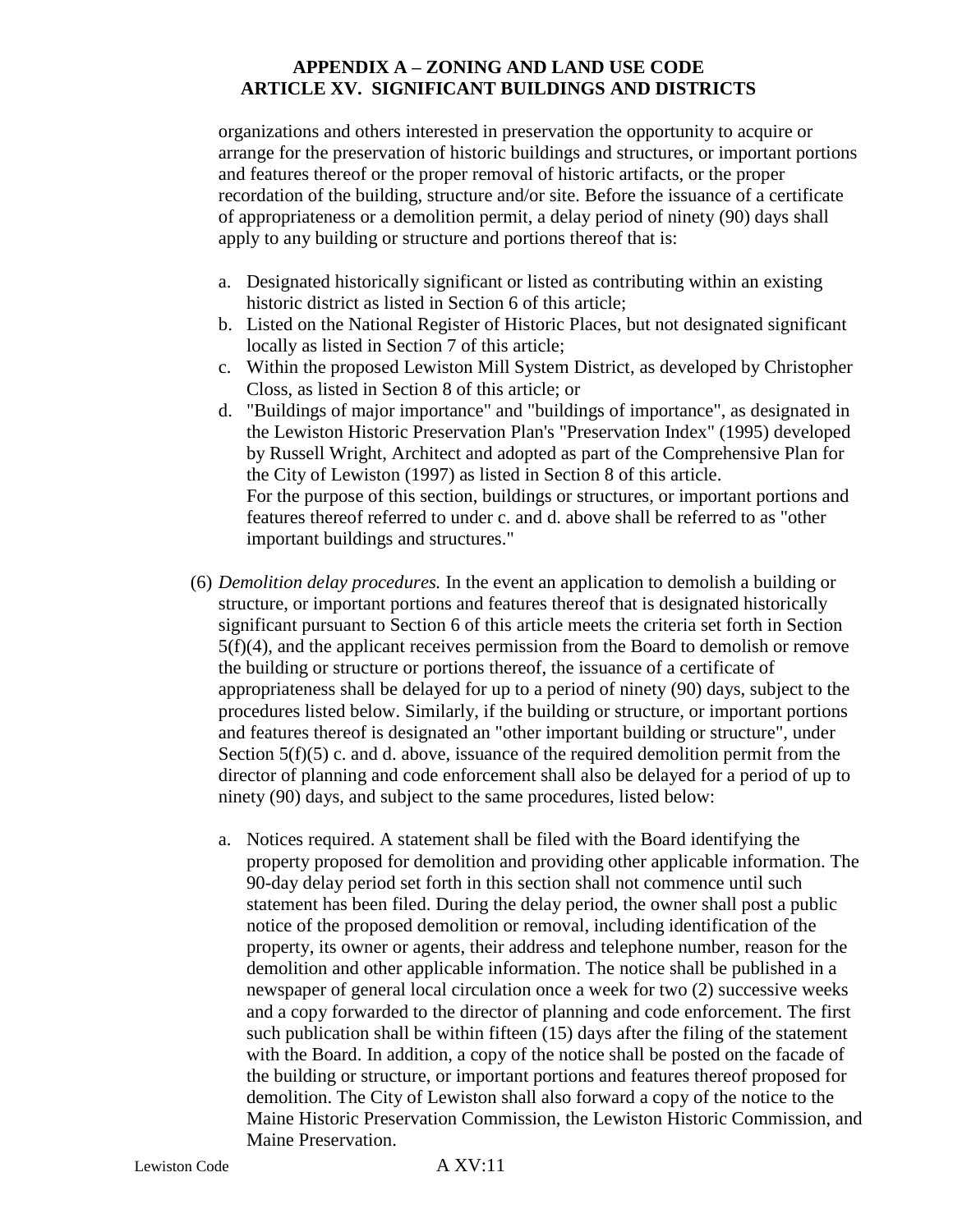- b. During the delay period, the applicant shall work the city and others in the preservation community to accomplish the following:
	- 1. Find alternatives to demolition, such as assisting in securing funding to preserve in place the building, structure, or important portions and features thereof; or finding other ways to preserve the building or structure such as outright purchase of the property when feasible, or relocation.
	- 2. Proper recordation of buildings, structures and sites including photography and narrative report;
	- 3. Saving of historic artifacts.
- (7) *Exceptions and emergencies.* This section shall not apply to any structure that has been ordered demolished by the City Council, or court, in accordance with Title 17 M.R.S.A. §§ 2851 through 2959 and amendments thereto, or to any structure that has been partially destroyed and is determined by the department of planning and code enforcement to represent an immediate hazard to the public health or safety, which hazard can not be abated by reasonable measures, specified by the department of planning and code enforcement, including securing apertures and/or erecting fences.
- (8) *Waivers.* The Board may, upon the applicant's request, waive all or any part of the 90-day delay period and demolition delay procedures. Such action shall be taken only upon:
	- a. A finding by the Board that the strict application of the demolition delay provisions to the applicant and his property would cause undue hardship that could not be reasonably avoided. Undue hardship shall not include mere inconveniences or incidental financial loss;
	- b. The Board finds that the goals and objectives of the demolition delay can be achieved in less than ninety (90) days.
- (9) *Action by the Historic Preservation Review Board.* The board may approve, modify or deny the application:
	- a. Upon approval of the application (except those that involve demolition pursuant to Section 5(f)(4) of this article), the Board shall immediately issue a certificate of appropriateness. The issuance of a certificate of appropriateness shall in no way be interpreted as a waiver of any regulation governing the issuance of a building permit. Any changes or modifications in the proposed work that are approved by the Board shall become conditions of the certificate of appropriateness.
	- b. Upon disapproval of the application, the applicant may reapply within a mutually agreed upon period, not to exceed forty-five (45) days, for a certificate of appropriateness, based upon amended plans for the proposed work. A building permit shall not be issued without evidence of a certificate of appropriateness.
- (10) *Appeals.* Any action of the Historic Preservation Review Board may be appealed in writing directly to the board of appeals, by any affected party.
- (11) *Violations and penalties.* Violations of this article shall be subject to penalties and fines pursuant to Article V, Sections 7 and 9 of this Code.

(Ord. No. 90-16, 1-11-91; Ord. No. 00-21, 10-19-00; Ord. No. 05-05, 3-17-05)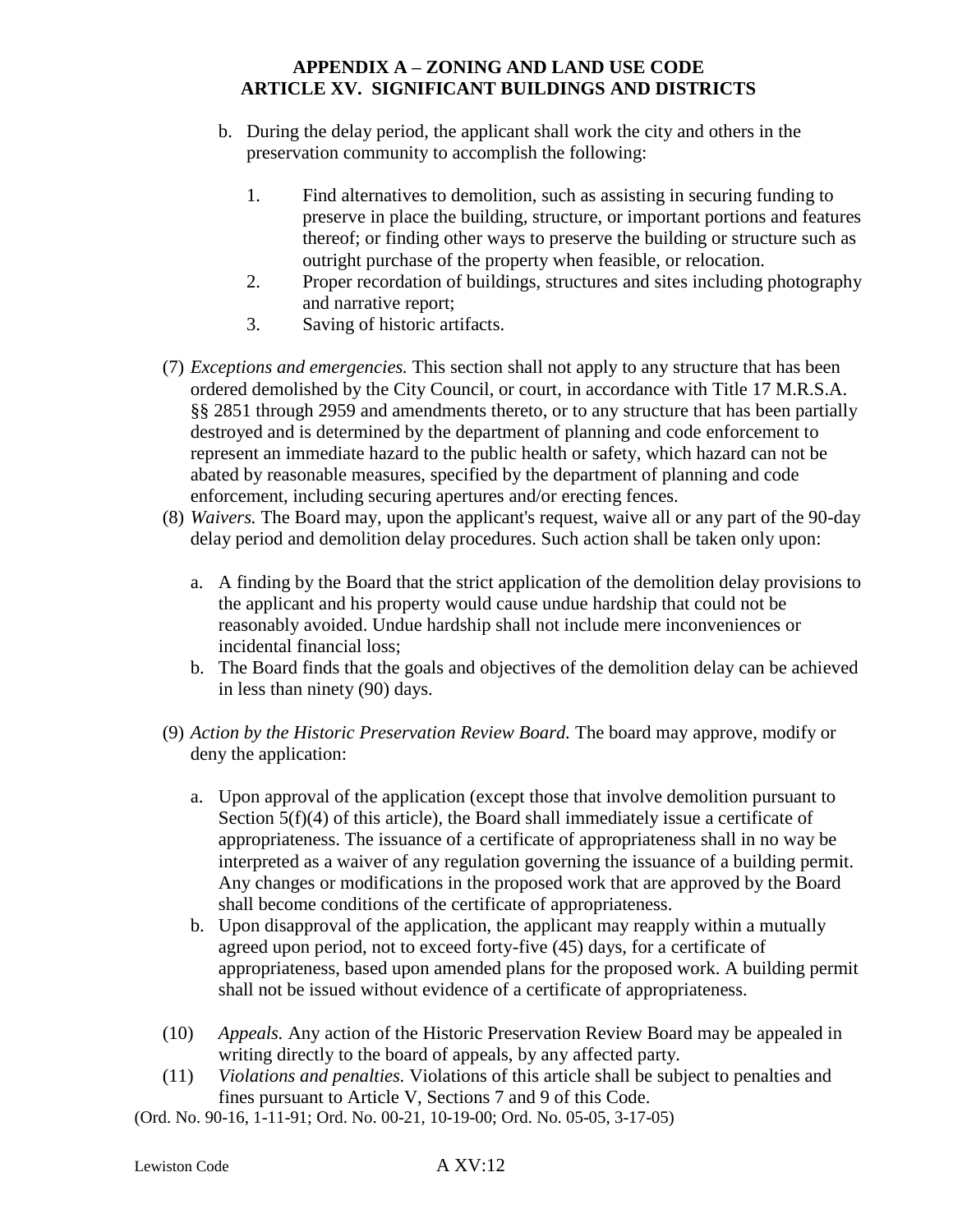#### **Sec. 6. Designated historic structures and historic districts.**

- (a) *Boundary lines generally.* Unless otherwise described, the district boundary lines are the center lines of streets, alleys, waterways or public utility and railroad rights-of-way or such lines extended.
- (b) *Historic districts.* The following described districts are designated as historic districts:
	- (1) *Kennedy Park Historic District*. Start at the intersection of Pine and Blake Streets: Thence in a general southeasterly direction along Blake Street to a point approximately two hundred fifty (250) feet northwesterly of Birch Street; thence in a general southwesterly direction along a line two hundred fifty (250) feet from and parallel to Birch Street approximately one hundred twenty-five (125) feet; thence in a general southeasterly direction along a line one hundred twenty-five (125) feet from and parallel to Blake Street approximately fifty (50) feet; thence in a general northeasterly direction along a line two hundred (200) feet from and parallel to Birch Street to Blake Street; thence along Blake Street to Birch Street; thence along Birch Street to Bates Street; thence along Bates Street to a point approximately one hundred twenty-five (125) feet northwesterly of Birch Street; thence in a general southwesterly direction along a line one hundred twenty-five (125) feet from and parallel to Birch Street approximately one hundred twentyfive (125) feet; thence in a general southeasterly direction along a line one hundred twenty-five (125) feet from and parallel to Bates Street approximately one hundred twenty-five (125) feet to Birch Street; thence along Birch Street to a point approximately one hundred twenty-five (125) feet southwesterly of Knox Street; thence along a line one hundred twenty-five (125) feet southwesterly of and parallel to Knox Street to Spruce Street; thence along Spruce Street to a point approximately one hundred twenty-five (125) feet southwesterly of Park Street; thence along a line one hundred twenty-five (125) feet southwesterly of and parallel to Park Street to Chestnut Street; thence along Chestnut Street to Park Street Alley; thence along Park Street Alley to a point approximately one hundred seventy-five (175) feet southeasterly of Ash Street; thence along a line one hundred seventy-five (175) feet southeasterly of and parallel to Ash Street to Park Street; thence along Park Street to Pine Street; thence along Pine Street to Blake Street and the point of beginning.

The following are contributing structures within the Kennedy Park Historic District:

190 Bates Street (H.C. Little House) 192 Bates Street; 208 Bates Street (Wallace School); 220 Bates Street (St. Patrick's Church); 247 Bates Street (Trinity Episcopal Church), listed on National Register of Historic Places 3/30/78; 250 Bates Street (St. Dominic's School); 255 Bates Street; 28 Birch Street; 30 Birch Street; 30 Knox Street;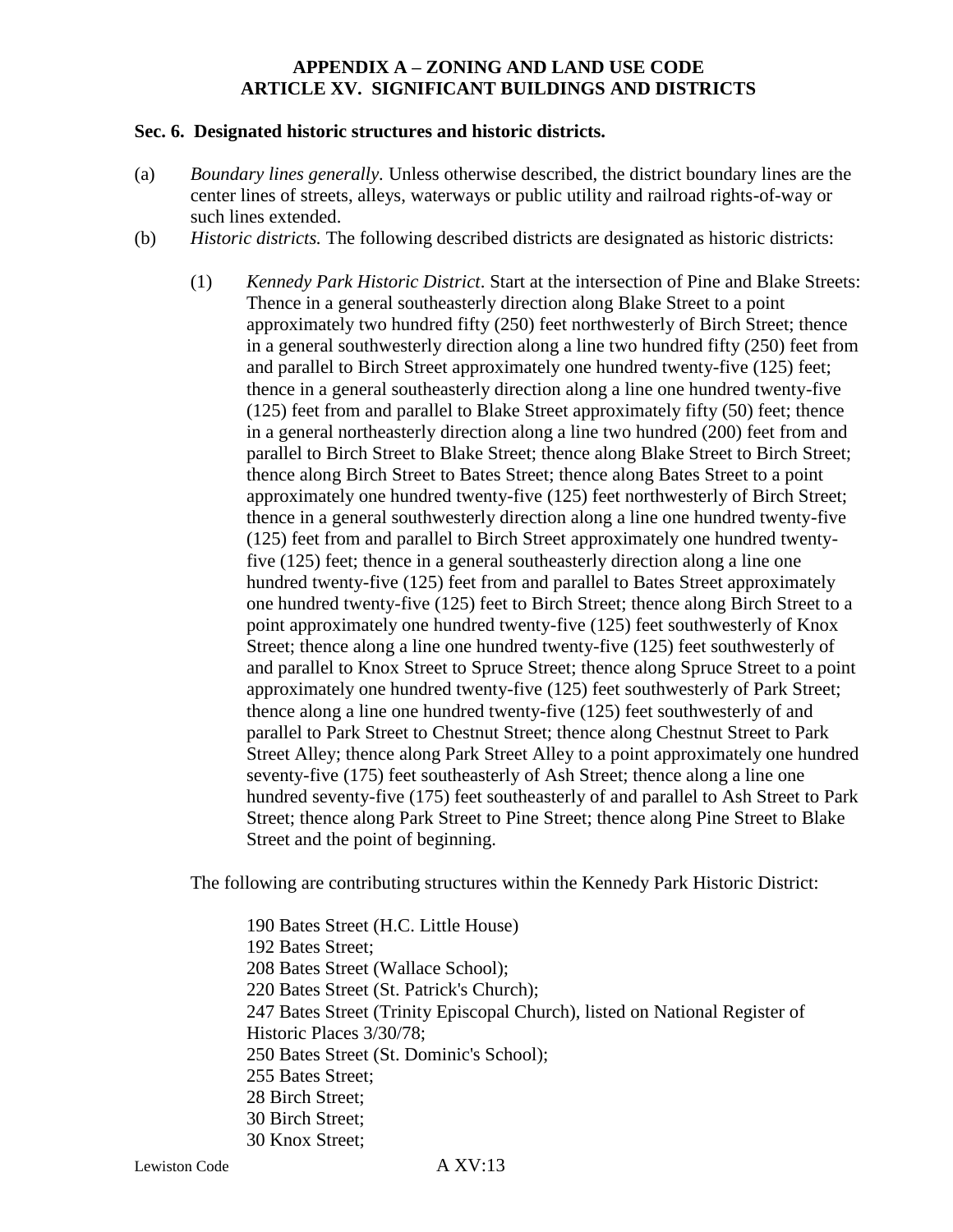56 Birch Street (Dominican Court); 143 Blake Street; 99 Chestnut Street 1 Knox Street; 5 Knox Street; 6 Knox Street; 10 Knox Street; 11 Knox Street; 20 Knox Street; 22 Knox Street; 25 Knox Street; 28 Knox Street; 103 Park Street (Knights of Columbus); 107 Park (Public Library - entrance at 200 Lisbon Street), listed on National Register of Historic Places 1/31/78; 120 Park Street (Kennedy Park and Bandstand); 27 Pine Street (City Hall), listed on National Register of Historic Places 10/21/76; 73 Pine Street (The Russell House); 35 Spruce Street; 47 Spruce Street; 1 Walnut Street (Albert Kelsey House).

(2) *Lewiston Commercial Historic District. (2018)* The boundary of the Lewiston Commercial Historic District begins at the southwest corner of 391 Lisbon Street and extends northerly along Canal Street Alley to the south property line of 113 Lisbon Street, where it follows that line westerly to Canal Street and continues northerly along Canal Street to Main Street where it turns easterly and continues along Main Street to Middle Street, where it turns northerly to cross Main Street and extend along Middle Street to the northwest corner of the property that includes 240 Main Street, turning easterly along the property line and following that line back to the south to re-cross Main Street and turning easterly again to the east property line of 249 Main Street where it turns southerly following the line to the southeast corner of the property and then turning westerly, following the property lines of all the Main Street properties to Journal Alley, extending along Journal Alley to a point in line with Park Street Alley and then running southerly along Park Street Alley to Ash Street, turning easterly along Ash Street to Park Street and then southerly along Park Street to the southern property line of 103 Park Street, then westerly to Park Street Alley and again southerly along Park Street Alley to Chestnut Street, turning easterly along Chestnut Street to the east property line of 99 Chestnut Street and southerly along that line to the southeast corner of the property, turning west to the rear property line of 276 Lisbon Street, turning southerly along that line and the rear line of 276 Lisbon Street to the southeast corner of that lot, then westerly to Lisbon Street where it turns southerly to the south line of 391 Lisbon Street, turning westerly to the point of beginning, listed on the National Register of Historic Places on October 4, 2018.

The following are contributing structures within the Lewiston Commercial Historic District: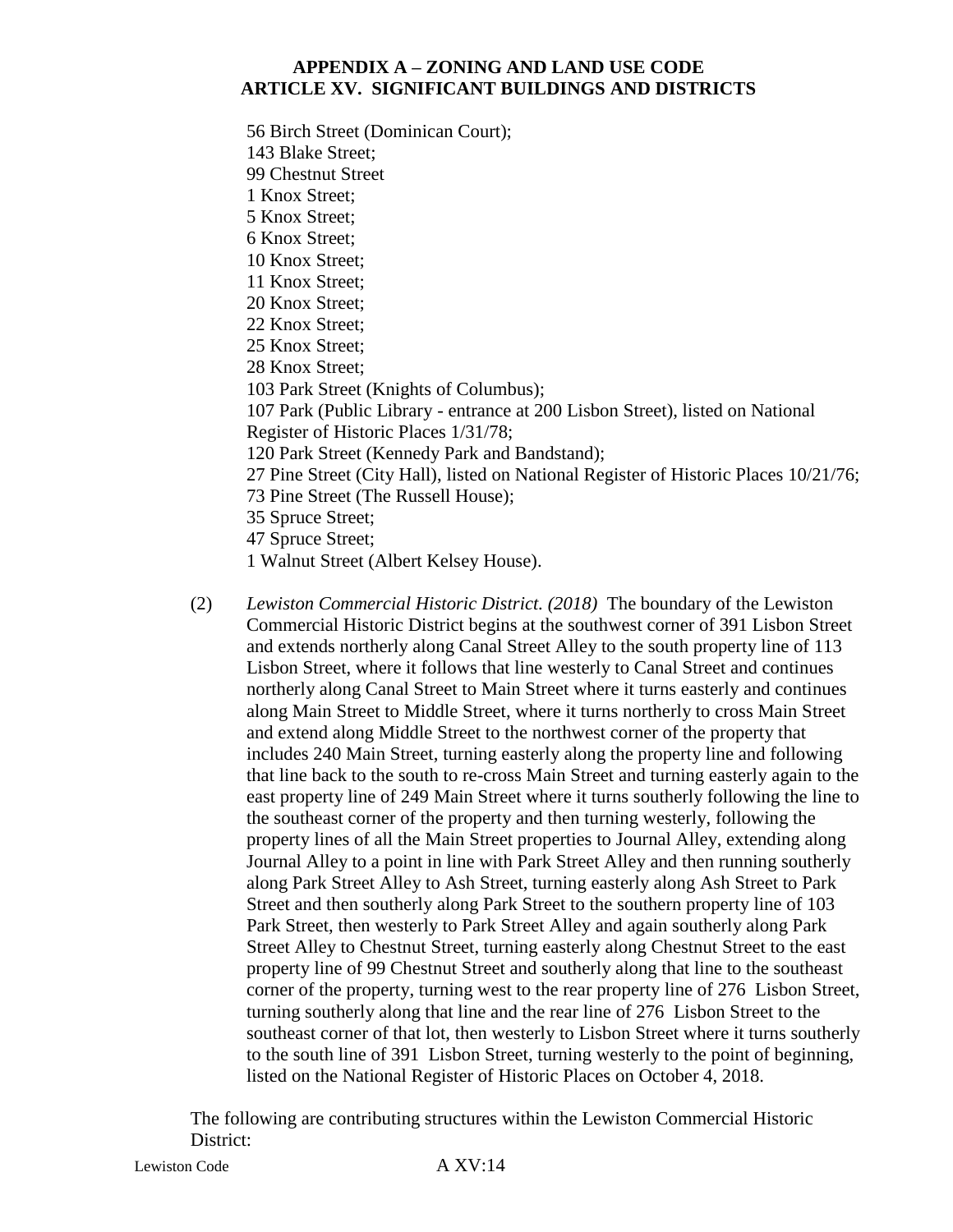41 Ash Street, (Second Manufacturer's National Bank Building) 99 Chestnut Street 9-7 Lisbon Street, (The Gateway-Masonic Hall Building) 21-31 Lisbon Street, (Union Block) 43-47 Lisbon Street 46 Lisbon Street, (Lewiston Trust and Safe Deposit Company Building) 49-53 Lisbon Street, (Lyceum Hall) 50 Lisbon Street, (Second Osgood Building) 55 Lisbon Street,( Depositor's Trust Company Building) 69-87 Lisbon Street, (Music Hall/Frye Block) 80-84 Lisbon Street 96-108 Lisbon Street, (Evans Ehrefried Building) 110 Lisbon Street, (Lamey-Wellehan Building) 112-114 Lisbon Street, (Singer Building) 113 Lisbon Street, (Grant's Building) 117-119 Lisbon Street, (Supovitz Brothers Building) 124-130 Lisbon Street, (Sands Building) 127-129 Lisbon Street, (Osgood Building) 130 Lisbon Street, (Call Building) 133 Lisbon Street, (First McGillicuddy Block) 140 Lisbon Street, (People's Savings Bank Building) 145 Lisbon Street, (First Manufacturer's National Bank Building) 152 Lisbon Street 160-166 Lisbon Street, (Second McGillicuddy Building) 168 Lisbon Street 179 Lisbon Street, (Montgomery Ward Building) 180 Lisbon Street, (Ellard Building) 182-188 Lisbon Street, (Odd Fellows Block) 191-193 Lisbon Street 192-194 Lisbon Street, (Garcelon Building) 195 Lisbon Street 196-208 Lisbon Street, (Pilsbury Block) 199 Lisbon Street, (The Scruton Block) 215 Lisbon Street, (The Savings Bank Block) 220-226 Lisbon Street, (Atkinson Building) 223-225 Lisbon Street, (Le Messager Building) 230-234 Lisbon Street 239 Lisbon Street 240-242 Lisbon Street 243-245 Lisbon Street 244-248 Lisbon Street 249 Lisbon Street 250-274 Lisbon Street, (Lisbon Block/College Block) 255-259 Lisbon Street 263-267 Lisbon Street, (The Martel's Pharmacy Building) 276 Lisbon Street, (First Callahan Block) 277 Lisbon Street, (Institute Jacques Cartier Building) 282 Lisbon Street, (Second Callahan Block)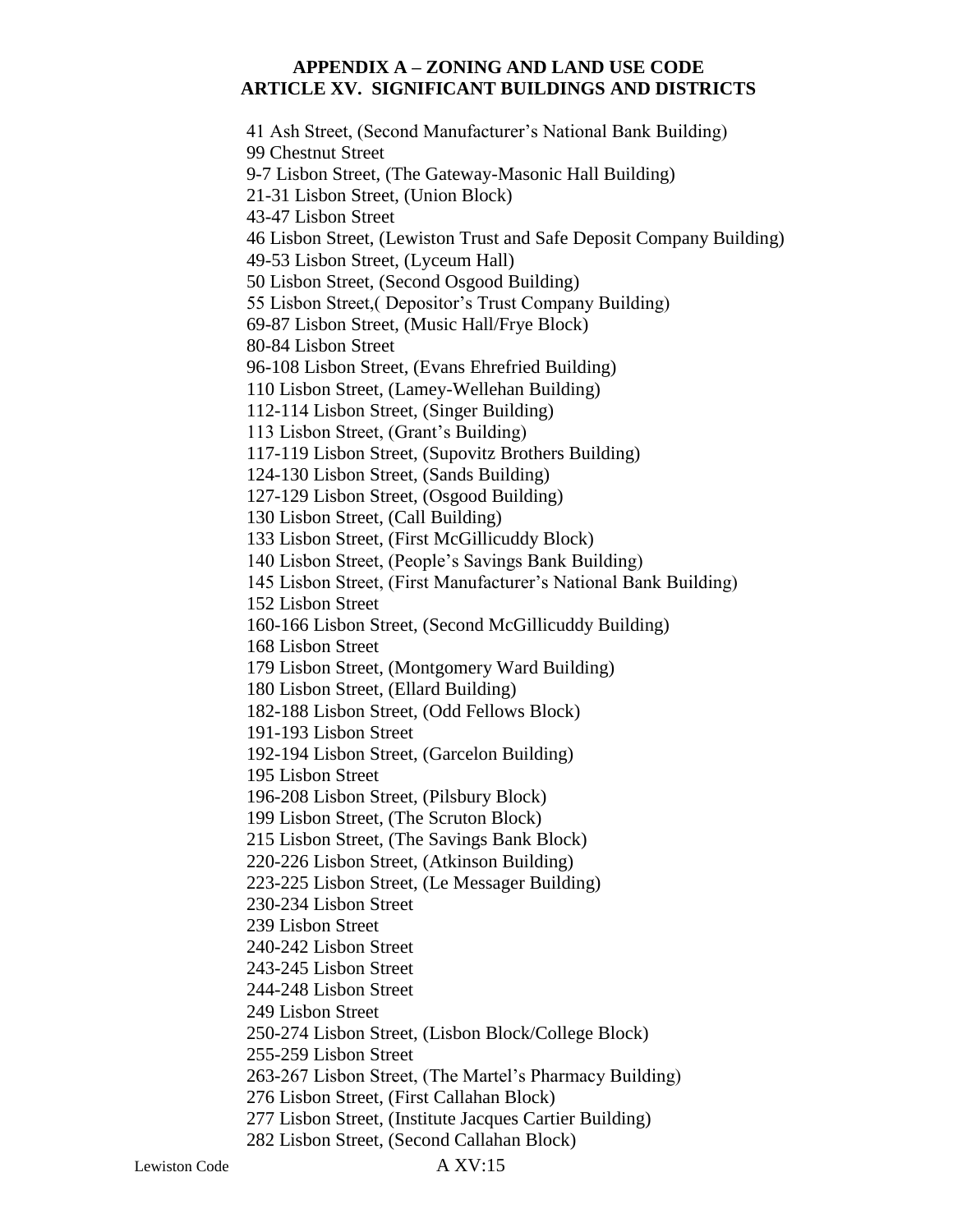291-297 Lisbon Street, (The Centennial Block) 311 Lisbon Street (Simard and Sons Building – upper floors destroyed by fire and demolished in 1996) 323 Lisbon Street (Condemned 2004 – demolished 2006) 331-335 Lisbon Street 337 Lisbon Street 339-341 Lisbon Street, (J. Bureau Building) 343 Lisbon Street (Condemned and demolished in 2004) 347 Lisbon Street 351-353 Lisbon Street, (The Dulac Building) 359 Lisbon Street (Condemned and demolished in 2004) 379 Lisbon Street, (The Lord Block) 389 Lisbon Street 383 Lisbon Street, (The V. Palange Building) 391 Lisbon Street 157-163 Main Street and 2-10 Lisbon Street, Central Block/First National Bank Building 181-193 Main Street 195-205 Main Street (and 5 Park Street) 217 Main Street, Clifford Block 238-240 Main Street 249 Main Street, (Bonnalue Block) 90 Middle Street 103 Park Street, (Knights of Columbus Building)

(3) *Lewiston Canal Water Power Historic District. (Effective upon City ownership of the Canals on March 22, 2018)*

*Main Canal Parcel (including Upper Androscoggin Power Station)*: Start at the intersection of the northeasterly edge of the Main Canal structure with the northwesterly side of Main Street; thence northeasterly along the northwesterly side of Main Street to the prolongation northwesterly of the southwesterly side of Canal Street; thence southeasterly along southwesterly side of Canal Street to the northwesterly side of 677 Lisbon Street; thence southwesterly along the northwesterly side of 677 Lisbon Street and continuing on the same course to the southeasterly edge of the spillway structure leading from the Main Canal structure to Gully Brook; thence southwesterly along the southeasterly edge of the spillway structure to the shore of Gully Brook; thence westerly and northwesterly along the shore of Gully Brook to the face of the southeast wall of the Upper Androscoggin Power Station; thence southwesterly along the face of the southeast wall of the Upper Androscoggin Power Station to the southerly corner of the Upper Androscoggin Power Station; thence northwesterly along the face of the southwest wall of the Upper Androscoggin Power Station to the westerly corner of the Upper Androscoggin Power Station; thence northeasterly along the face of the northwest wall of the Upper Androscoggin Power Station and continuing on the same course to a point that is 10 feet southwesterly of the southwesterly edge of the Main Canal structure; thence northwesterly along a line 10 feet from and parallel to the southwesterly edge of the Main Canal structure to a point that is 10 feet southeasterly from the southeasterly edge of the Cross Canal No. 1 structure;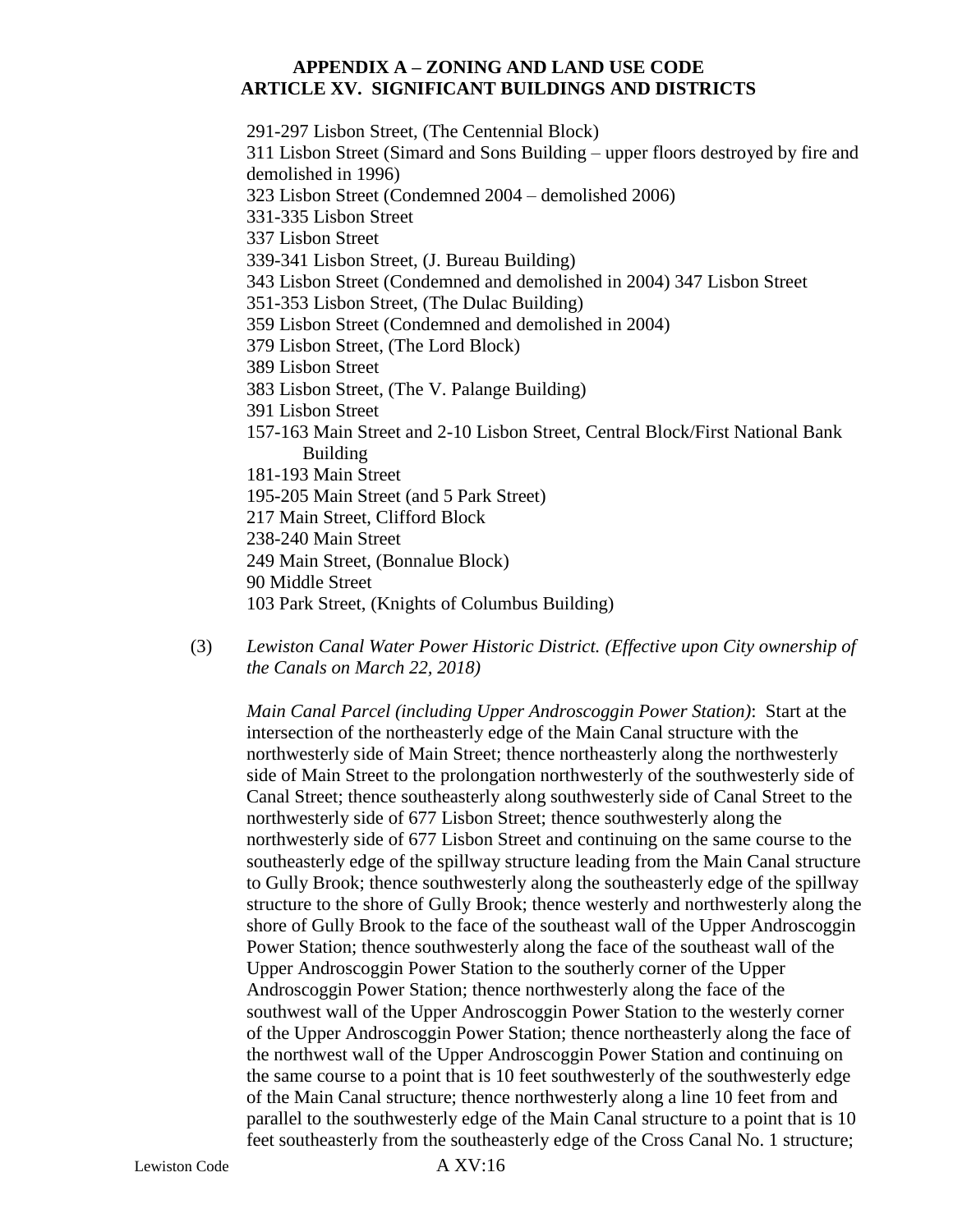thence in a southwesterly direction along a line 10 feet from and parallel to the southeasterly edge of the Cross Canal No. 1 structure to the easterly edge of the footbridge over Cross Canal No. 1, thence northwesterly along the northeasterly edge of the footbridge over Cross Canal No. 1 to the southeasterly wall of Bates Mill No. 5; thence northeasterly along the face of the southeasterly wall of Bates Mill No. 5 to a point that is 10 feet southwesterly of the southwesterly edge of the Main Canal structure; thence northwesterly along a line 10 feet from and parallel to the southwesterly edge of the Main Canal structure to the northwesterly side of Main Street; thence northeasterly along the northwesterly side of Main Street to the point of beginning.

*Cross Canal No. 1 Parcel*: Beginning at the intersection of the westerly bound of the Main Canal Parcel (as described above) with the face of the southerly wall of Bates Mill No. 5; thence southwesterly along the southeasterly face of the wall of Bates Mill No. 5 and continuing on the same course to the northeasterly side of Mill Street; thence southeasterly along the northeasterly side of Mill Street to the southeasterly side of Railroad Alley; thence southwesterly along the southeasterly side of Railroad Alley and continuing on the same course to the southwesterly side of Lincoln Street; thence southeasterly along the southwesterly side of Lincoln Street to a point 10 feet northwesterly of the northwesterly edge of the Cross Canal No. 1 structure; thence southwesterly along a line 10 feet from and parallel to the northwesterly edge of the Cross Canal No. 1 structure, continuing along the face of the northwesterly wall of the Red Shop Weir structure and continuing on the same course to the northeasterly edge of the foot bridge over Cross Canal No. 1 that leads to Simard-Payne Park; thence southeasterly along the northeasterly edge of the foot bridge to a point that is 10 feet southeasterly of the southeasterly edge of the Cross Canal No. 1 structure; thence northeasterly along a line 10 feet from and parallel to the southeasterly edge of the Cross Canal No. 1 structure to the face of the southwesterly wall of the Red Shop Weir structure; thence southeasterly along the southwesterly wall of the Red Shop Weir structure to the southwesterly corner of the Red Shop Weir structure; thence northeasterly along the southeasterly wall of the Red Shop Weir structure to the southeasterly corner of the Red Shop Weir structure; thence northwesterly along the northeasterly wall of the Red Shop Weir structure to a point that is 10 feet southeasterly of the southeasterly edge of the Cross Canal No. 1 structure; thence northeasterly along a line 10 feet from and parallel to the southeasterly edge of the Cross Canal No. 1 structure to the intersection of the southwesterly side of Oxford Street and the northwesterly side of Cross Street; thence northeasterly along the northwesterly side of Cross Street and continuing on the same course across Lincoln Street to the northeasterly side of Lincoln Street; thence southeasterly along the northeasterly side of Lincoln Street to a point that is 10 feet southeasterly of the southeasterly side of the Cross Canal No. 1 structure; thence northeasterly along a line 10 feet from and parallel to the southeasterly edge of the Cross Canal No. 1 structure to the face of the southwesterly wall of Mill No. 6; thence northwesterly along the face of the southwesterly wall of Mill No. 6 to the northwest corner of Mill No. 6; thence northeasterly along the face of the northwesterly wall of Mill No. 6 to the northeasterly corner of Mill No. 6; thence southeasterly along the face of the northeasterly wall of Mill No. 6 to a point 10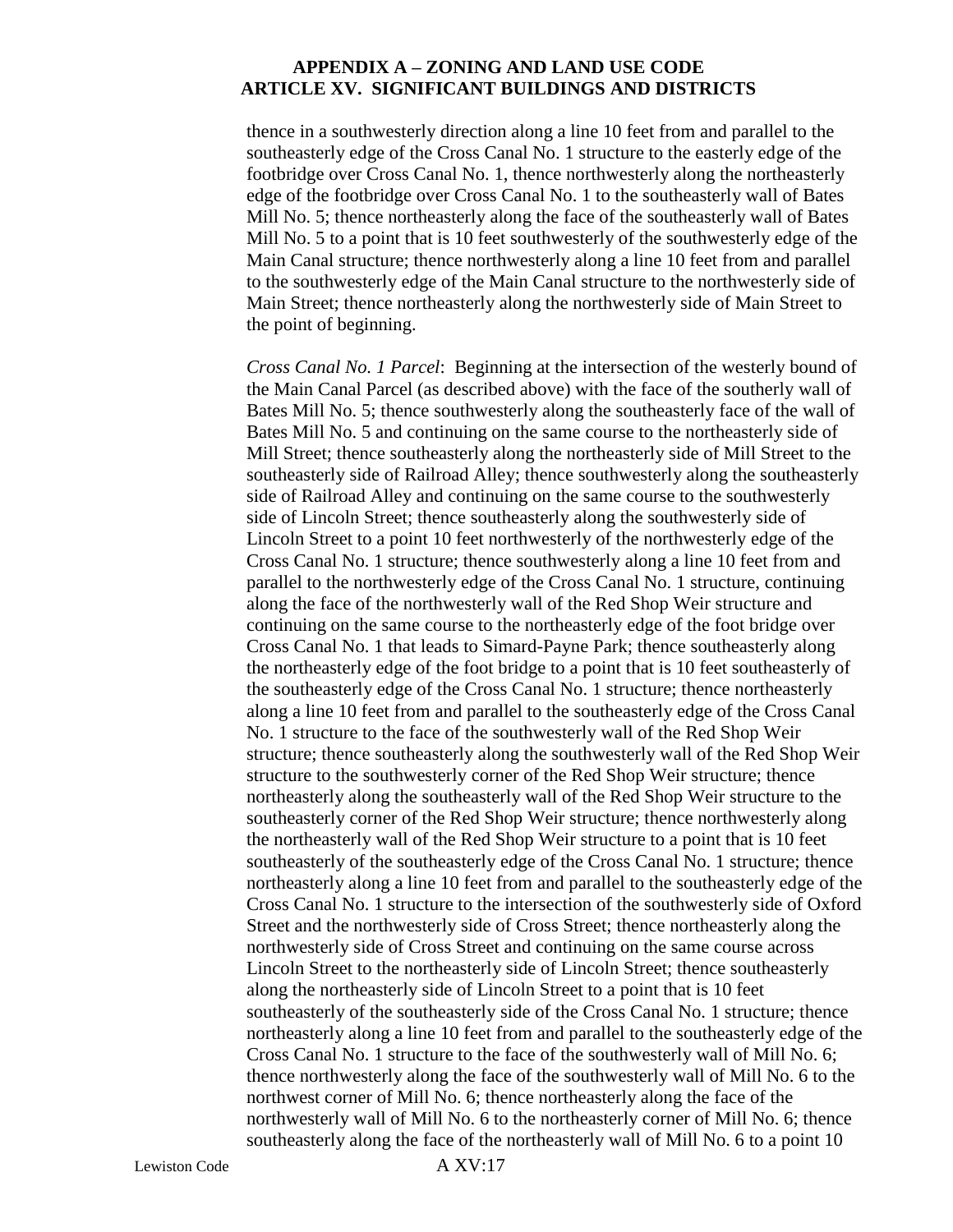feet southeasterly of the southeasterly edge of the Cross Canal No. 1 structure; thence northeasterly along a line 10 feet from and parallel to the southeasterly edge of the Cross Canal No. 1 structure and continuing on the same course across Mill Street to the face of the southwesterly wall of Mill No. 1; thence northwesterly along the face of the southwesterly wall of Mill No. 1 to the northwest corner of Mill No. 1; thence northeasterly along the face of the northwesterly wall of Mill No. 1 to the northeasterly corner of Mill No. 1; thence southeasterly along the face of the northeasterly wall of Mill No. 1 to a point 10 feet southeasterly of the southeasterly edge of the Cross Canal No. 1 structure; thence northeasterly along a line 10 feet from and parallel to the southeasterly edge of the Cross Canal No. 1 structure to the southwesterly bound of the Main Canal Parcel; thence northwesterly along the southwesterly bound of the Main Canal Parcel to the point of beginning.

*Lower Canal Parcel*: Beginning at the intersection of the southwesterly side of Oxford Street and the southeasterly bound of the Cross Canal No. 1 Parcel (as described above); thence southeasterly along the southwesterly side of Oxford Street to a point 10 feet southeasterly of the southeasterly edge of the Cross Canal No. 3 structure; thence southwesterly along a line 10 feet from and parallel to the southeasterly edge of the Cross Canal No. 3 structure to a point that is 10 feet southwest of the prolongation southeasterly of the southwesterly edge of the Lower Canal structure; thence northwesterly along a line 10 feet from and parallel to the southwesterly edge of the Lower Canal structure to the southeasterly bound of the Cross Canal No. 1 Parcel; thence northeasterly along the southeasterly bound of the Cross Canal No. 1 Parcel to the point of beginning.

*Cross Canal No. 2 Parcel*: Beginning at the southwesterly corner of the Lewiston Municipal Parking Garage lot on the northeasterly side of Lincoln Street; thence northeasterly along the southeasterly side of said parking garage lot and continuing on the same course to the southwesterly bound of 41 Chestnut Street (Hill Mill); thence southeasterly along the southwesterly bound of 41 Chestnut Street to the northwesterly side of 70 Cedar Street; thence southwesterly along the northwesterly sides of 70 Cedar Street and the Lewiston Fire Station lot, continuing on the same course across Lincoln Street, along the northwesterly side of 179 Lincoln Street, continuing on the same course across Lincoln Street Alley, along the northwesterly side of 88 Oxford Street and continuing on the same course across Oxford Street to the northwesterly bound of the Lower Canal Parcel (as described above); thence northerly along the northwesterly bound of the Lower Canal Parcel to the prolongation southwesterly of the southeasterly side of 74 Oxford Street; thence northeasterly along the southeasterly side of 74 Oxford Street, continuing on the same course across Lincoln Street Alley, along the southeasterly side of 161 Lincoln Street and continuing on the same course across Lincoln Street to the point of beginning.

*Cross Canal No. 3 Parcel (including Continental Mill Power House and Lower Bates Power Facilities)*: Beginning at the intersection of the westerly bound of the Lower Canal Parcel (as described above) with a line that is 10 feet southeasterly of and parallel with the southeasterly edge of the Cross Canal No. 3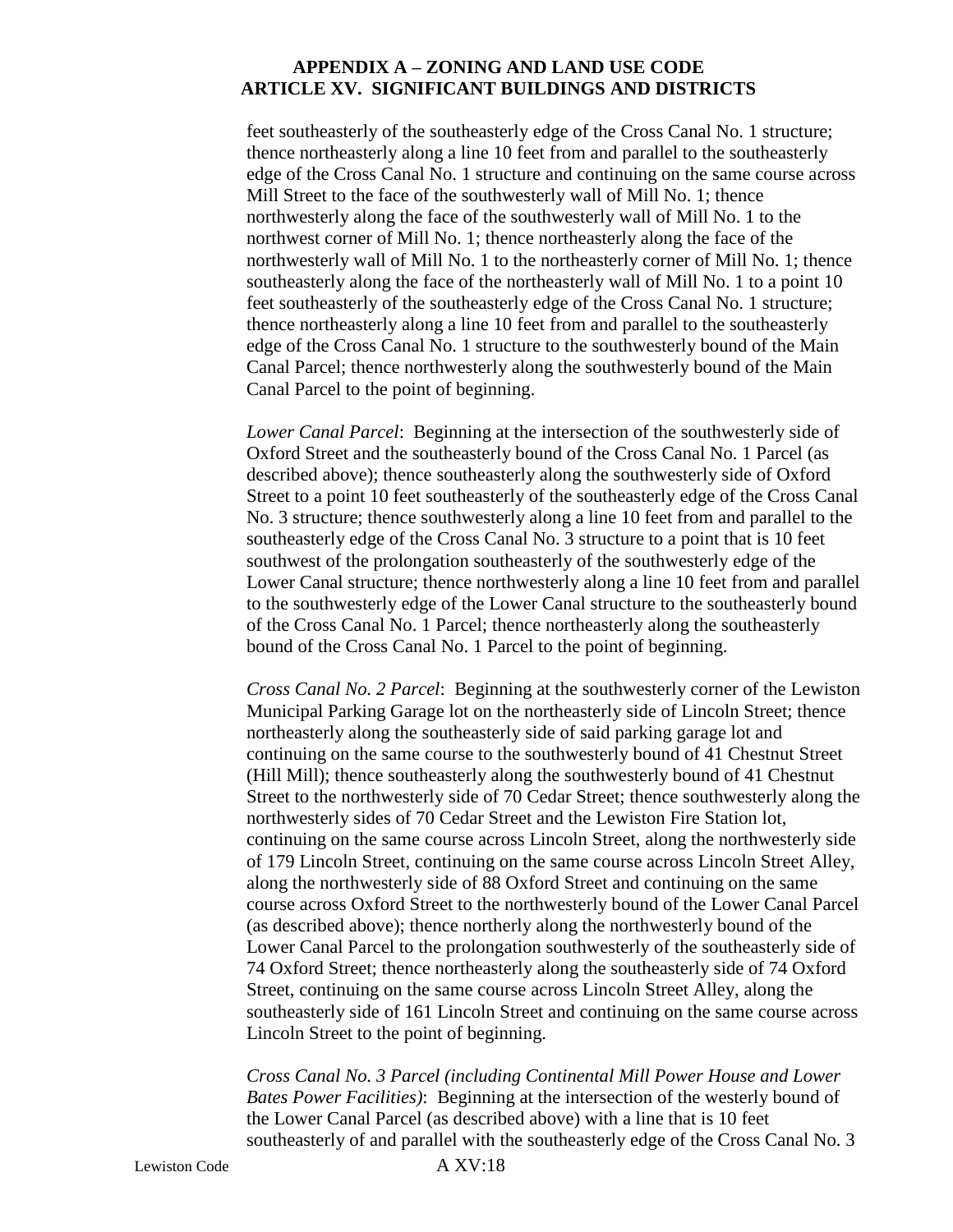structure; thence southwesterly along said parallel line a distance of 214 feet, more or less, to a point on the northeasterly side of a parcel of land on which the Continental Power Station is located; thence southeasterly and southwesterly along said Continental Power Station land on the following courses:

Southeasterly, 30 feet more or less to a corner, Southwesterly, 245 feet more or less to a corner, Southeasterly partially along the centerline of the northeasterly wall of the Continental Power Station 63 feet more or less to a the centerline of the southeasterly wall of the Continental Power Station, Southwesterly partially along the centerline of the southeasterly wall of the Continental Power Station 173 feet more or less to the shore of the Androscoggin River;

thence northerly along the shore of Androscoggin River to its intersection with a line that is 10 feet southeasterly from and parallel to the southeasterly edge of the Cross Canal No. 3 structure; thence northwesterly across Cross Canal No. 3 on a line that passes through the southerly corner of the Lower Bates Power Station and continuing on the same course to the shore of the Androscoggin River; thence southwesterly, westerly and northwesterly along the shore of the Androscoggin River to the southeasterly bound of 1 Beech Street (Museum L-A); thence along 1 Beach Street on the following courses:

Northeasterly, 487 feet more or less to a corner, Easterly, 77 feet more or less to a corner, Northeasterly, 10 feet more or less to the southerly corner of 35 Beech Street (Lewiston Mill);

thence northeasterly along the southeasterly side of 35 Beech Street, along the face of the southeasterly wall of the Lewiston Mill and continuing on the same course to the southwesterly bound of the Lower Canal Parcel; thence southeasterly along the southwesterly bound of the Lower Canal Parcel to the point of beginning.

*Gully Brook and Lower Androscoggin Facilities Parcel*: Beginning at the intersection of the northeasterly edge of the dam and powerhouse structure with the northerly shore of Gully Brook; thence southwesterly along the face of the northeasterly edge of the dam and powerhouse structure and continuing on the same course to the northwesterly side of 354 Lincoln Street; thence southwesterly along the northwesterly side of 354 Lincoln Street to the northeasterly side of Lincoln Street; thence northwesterly along the northeasterly side of Lincoln Street to the southeasterly side of 348 Lincoln Street; thence northeasterly along the southeasterly side of 348 Lincoln Street to the prolongation northwesterly of a line along the face of the northeasterly edge of the dam and powerhouse structure; thence southwesterly along such prolongated line to the point of beginning.

*Excluded Property*. Any of the following that are included in the above parcel descriptions are expressly excluded from the Historic District designation: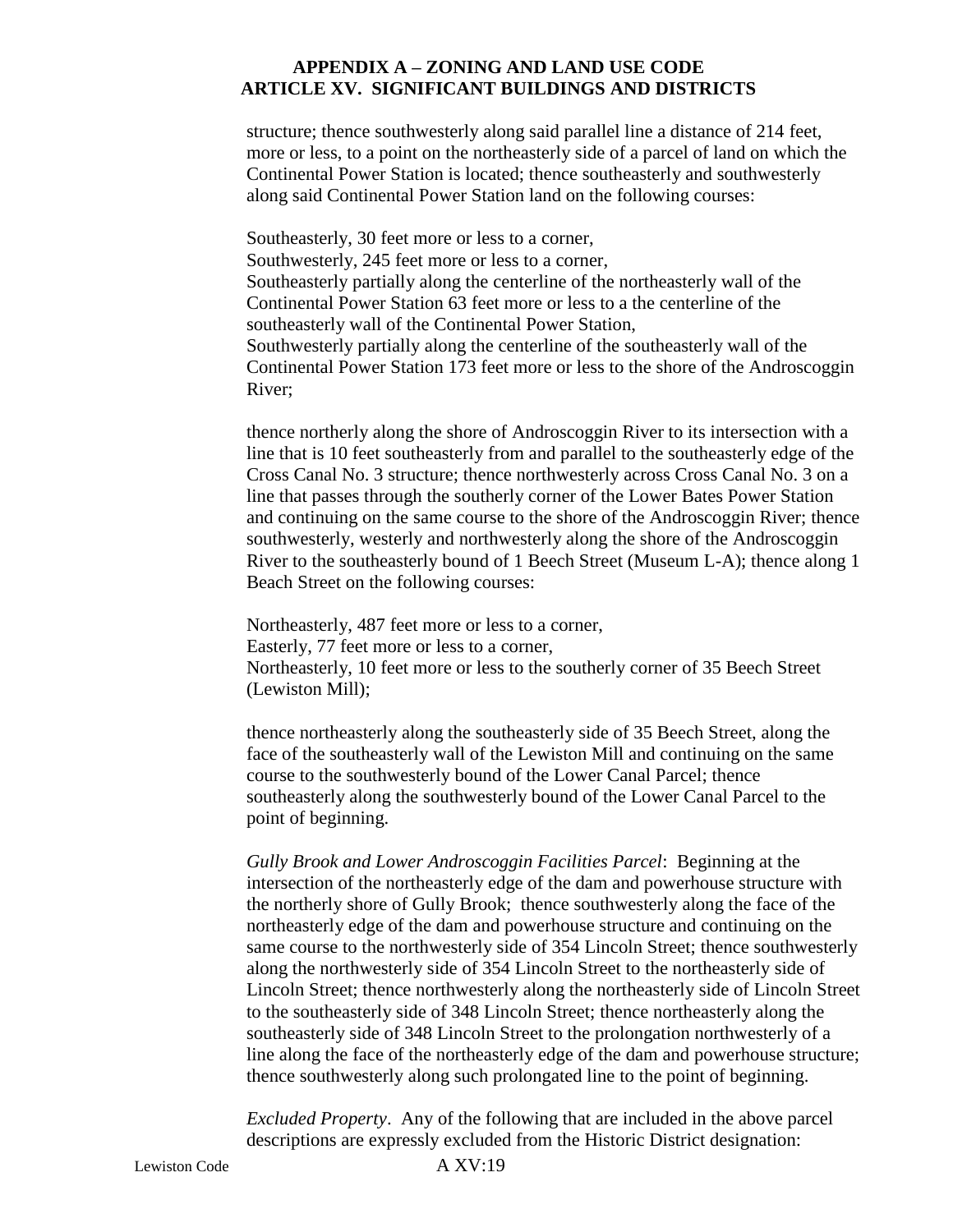*Public Streets and Ways.* All land and improvements located within the bounds of the right of way of public streets and ways with the exception of railroad, vehicular and foot bridges.

*Bates Upper or Bates Weave Shed Generating System.* The land inside Bates Mill No. 5 and adjacent to the westerly side of the Main Canal Parcel (as described above) and the northerly side of the Cross Canal No. 1 Parcel (described above) on which are located the forebay, generating station, wheel pit and tail race that were formerly used in connection with the generation of electric energy in Bates Mill No. 5.

*Hill Mill Generating System.* The land inside, underneath and adjacent to the Hill Mill extending from the westerly side of the Main Canal Parcel (as described above) to the end of Cross Canal No. 2 Parcel (described above) on which are located the intake tunnels, forebay, generating station, wheel pit and tail race tunnels that were formerly used in connection with the generation of electric energy in the Hill Mill.

The following are contributing site, structures and buildings within the Lewiston Canal Water Power Historic District:

#### **Power Canals**

Upper Canal - 1 contributing structure: begins at Main Street, flows south to the Androscoggin Mill Complex, Tax Map 197, Lot 43, Inventory Map No. 7 of the National Register of Historic Places Registration Form and associated documents of the Lewiston Mills and Water Power System Historic District, hereinafter Inventory Map)

Lower Canal - 1 contributing structure: begins at Cross Street, flows south to Continental Mill Complex, Tax Map 197 Lot 43, Inventory Map No.8

Cross Canal No. 1 - 1 contributing structure: begins at intersection of Upper Canal and Ash Street, flows west into Androscoggin River, Tax Map 197 Lot 43, Inventory Map No. 9

Cross Canal No. 2 - 1 contributing structure: flows west from the Upper Canal under the Hill Mill complex into Lower Canal, Tax Map 208 lots 24, 36, 72, 77 and Tax Map 197, lot 43, Inventory Map No. 10

Cross Canal No. 3 - 1 contributing structure: begins at Chestnut Street, flows west into Androscoggin River, Tax Map 197 lot 43, Inventory Map No. 11

Gully Brook - contributing site: flows south into the Androscoggin River from the Androscoggin Mill complex weir, Tax Map 197 lot 43, Inventory Map No. 12

### **Control Structures**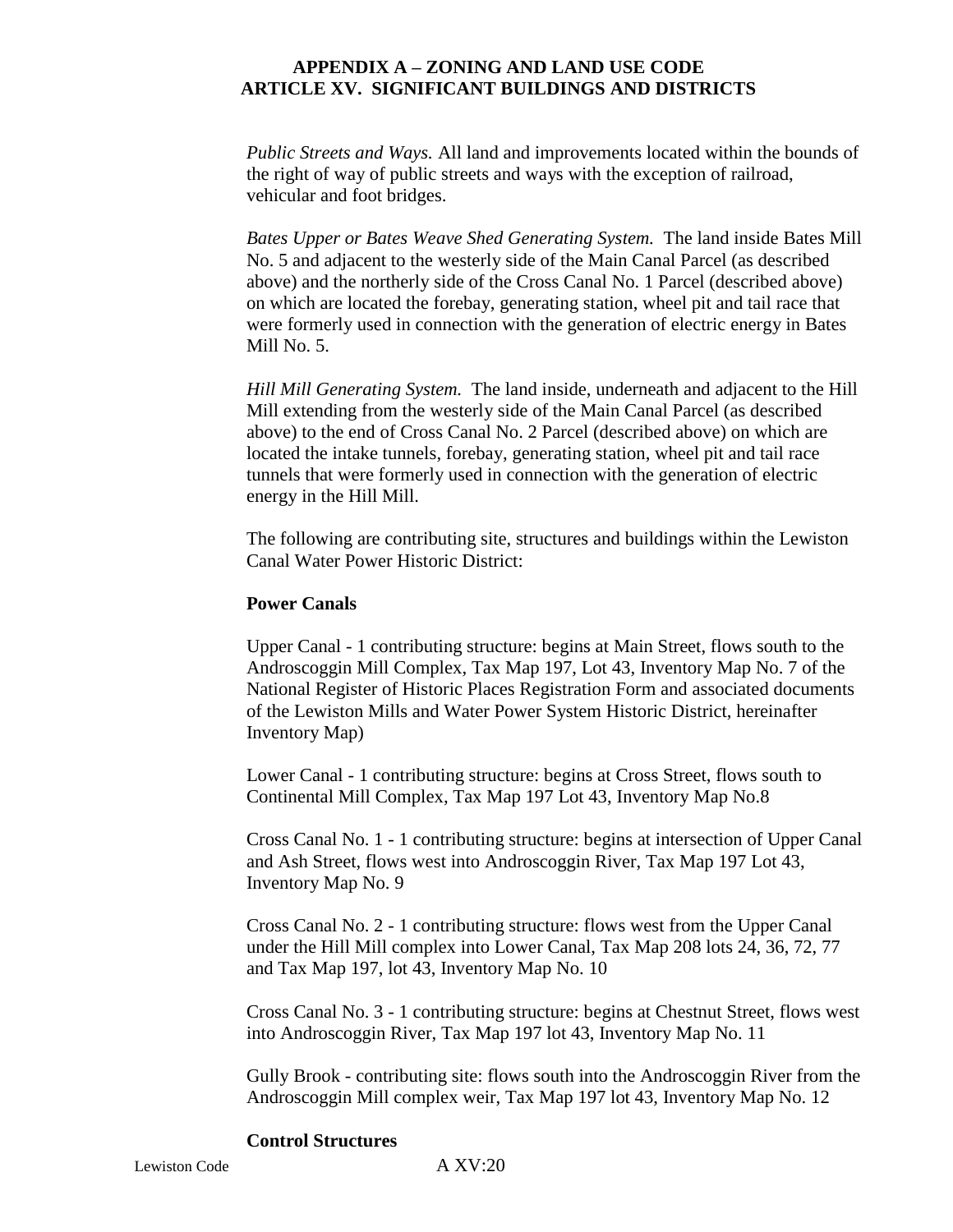Bates Cross-Canal No.1 Dam - contributing structure: located between Bates No. 5 Mill and Bates No. 1 Mill, Tax Map 207, Inventory Map No. 15

Red Shop Weir - Contributing structure: western terminus of Cross Canal No. 1, Tax Map 208 lot 6, Inventory Map No. 17

Bates Manufacturing Company Lower Station - contributing building: 49 Beech Street, Tax Map 208 lot 6, Inventory Map No. 18

Continental Control House - contributing building: Beech Street, Tax Map 208 Lot 6, Inventory Map No. 19

Continental Weir - contributing structure: Tax Map 208 Lot 6, Inventory Map No. 20

Androscoggin Weir - contributing structure: at the southern end of the upper canal, Tax Map 197, Inventory Map No. 21

No. 2 Mill Wheel House/Bates Centennial Station - contributing building: 352 Lincoln Street, Tax Map 197 lots 14 & 15, Inventory Map No. 22

#### **Railroad Bridges**

Grand Trunk Railroad Bridge Lower canal - contributing structure: Lewiston & Auburn Railroad Company Bridge #5.30, Tax Map 208, Inventory Map No. 24

Maine Central Railroad Bridge No. 48.70 - contributing structure: between Bates Mill No. 3 and Bates Mill No. 6, carrying Mill Street, Tax Map 197, Inventory Map No. 25

Maine Central Railroad, Lower Line Railroad Bridge No. 48.48 - contributing structure: over cross Canal #2, in the former MCRR-Lower Line right-of-way behind the Hill Mill, Map 197, Inventory Map No. 27

#### **Vehicular and Foot Bridges**

Bates Mill Office Iron Girder Bridge - contributing structure: spanning Upper Canal at western end of Pine Street, Tax Map 208, Inventory Map No. 32

Bates Concrete Bridge - contributing structure, spanning upper canal at western end of Ash Street, Tax Map 297, Inventory Map No.33

Wiseman Bridge/Chestnut Street Bridge, MDOT Bridge 5003 - contributing structure: spans upper canal on Chestnut Street, Tax Map 208, Inventory Map No. 35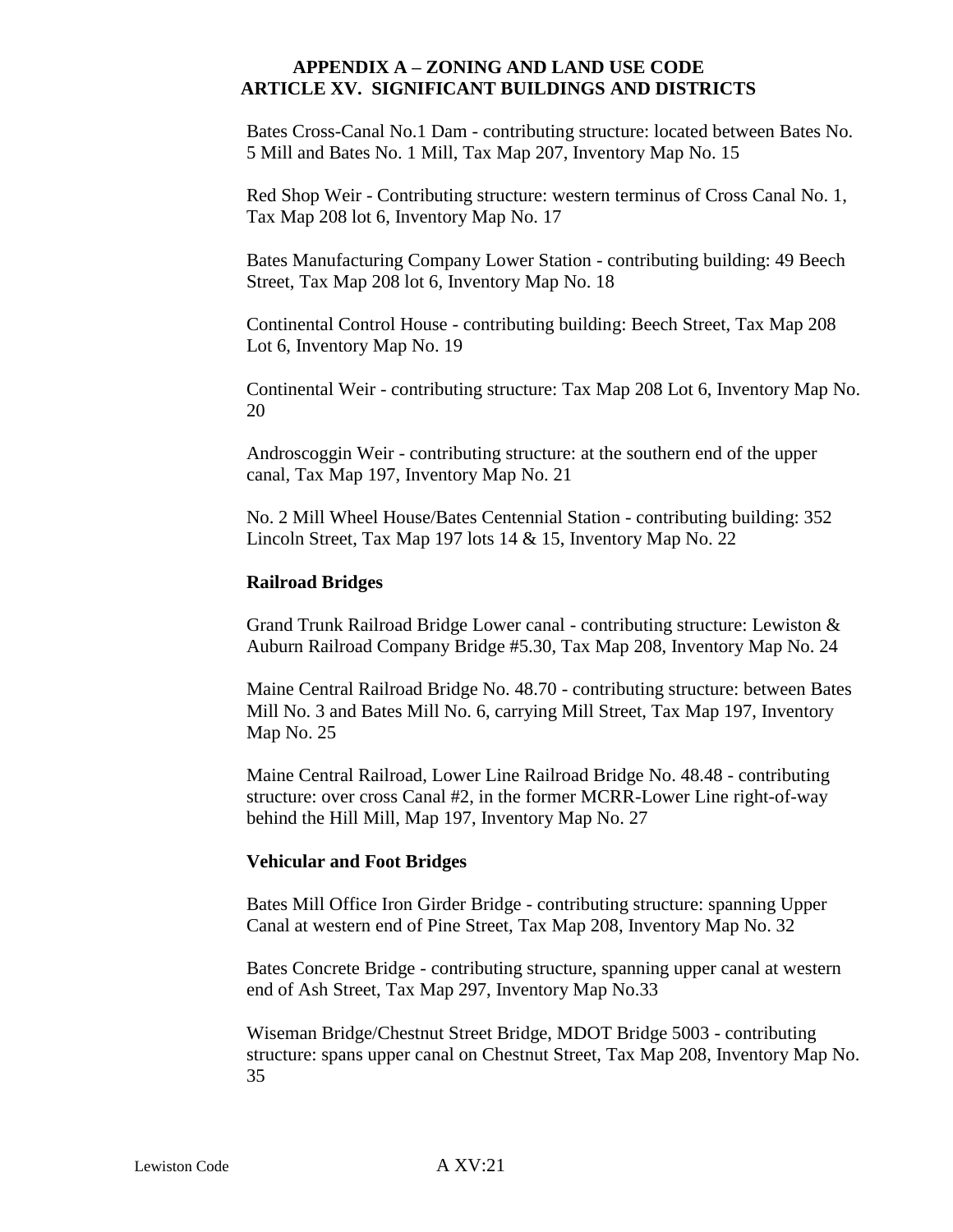Lewiston Mill Pedestrian Bridge and Continental Mill Pedestrian Bridge - 2 contributing structures: spans Lower Canal north and south of Chestnut Street, Tax Map 208, Inventory Map No.s 38 & 39

Lincoln Street Alley Bridge, MDOT Bridge #0051- contributing structure: over Cross Canal #2 at Lincoln Street Alley, Tax Map 208, Inventory Map No. 41

Androscoggin Footbridge - contributing structure: spans Upper Canal at intersection of Canal and Lisbon Streets, Map 197, Inventory Map No. 46

(c) *Historic structures, building or sites.* The following structures, buildings or sites have been designated as having significant historic value and are recommended for historic preservation:

81 Ash Street (Healey Asylum) listed on National Register of Historic Places 10/1/79; 27 Bartlett Street (Sts. Peter and Paul Church) listed on National Register of Historic Places 7/14/83;

122 Bartlett Street (Dr. Louis Martel House) listed on National Register of Historic Places1/4/83;

257 College Street (Hathorn Hall--Bates College) listed on National Register of Historic Places 5/25/70;

100 Campus Avenue (Marcotte Nursing Home) listed on National Register of Historic Places 12/26/85;

103 Lincoln Street (Grand Trunk RR Station) listed on National Register of Historic Places 6/4/79;

143 Lincoln Street (Dominican Block) listed on National Register of Historic Places 1/15/80;

23, 25, 29 Lisbon Street (Union Block) listed on National Register of Historic Places 4/25/86;

46 Lisbon Street (Grants Clothing) listed on National Register of Historic Places 4/25/86; 133 Lisbon Street (First McGillicuddy Block) listed on National Register of Historic Places 4/25/86;

145 Lisbon Street (Manufacturer's National Bank Building) listed on National Register of Historic Places 4/25/86;

186 Lisbon Street (Odd Fellows Block) listed on National Register of Historic Places 4/25/86;

200 Lisbon Street (Pilsbury Block) listed on National Register of Historic Places 4/14/83; 215 Lisbon Street (Monroe Building/Savings Bank Block) listed on National Register of Historic Places 1/20/78;

220 Lisbon Street (Atkinson Building) listed on National Register of Historic Places 2/2/83;

242 Lisbon Street (College Block) listed on National Register of Historic Places 4/25/86; 276 Lisbon Street (First Callahan Building) listed on National Register of Historic Places 4/25/86;

276 Lisbon Street (Second Callahan Building) listed on National Register of Historic Places 4/25/86;

381 Lisbon Street (Lord Block) listed on National Register of Historic Places 4/25/86; 415 Lisbon Street (Maine Supply Company Building) listed on National Register of Historic Places 4/25/86;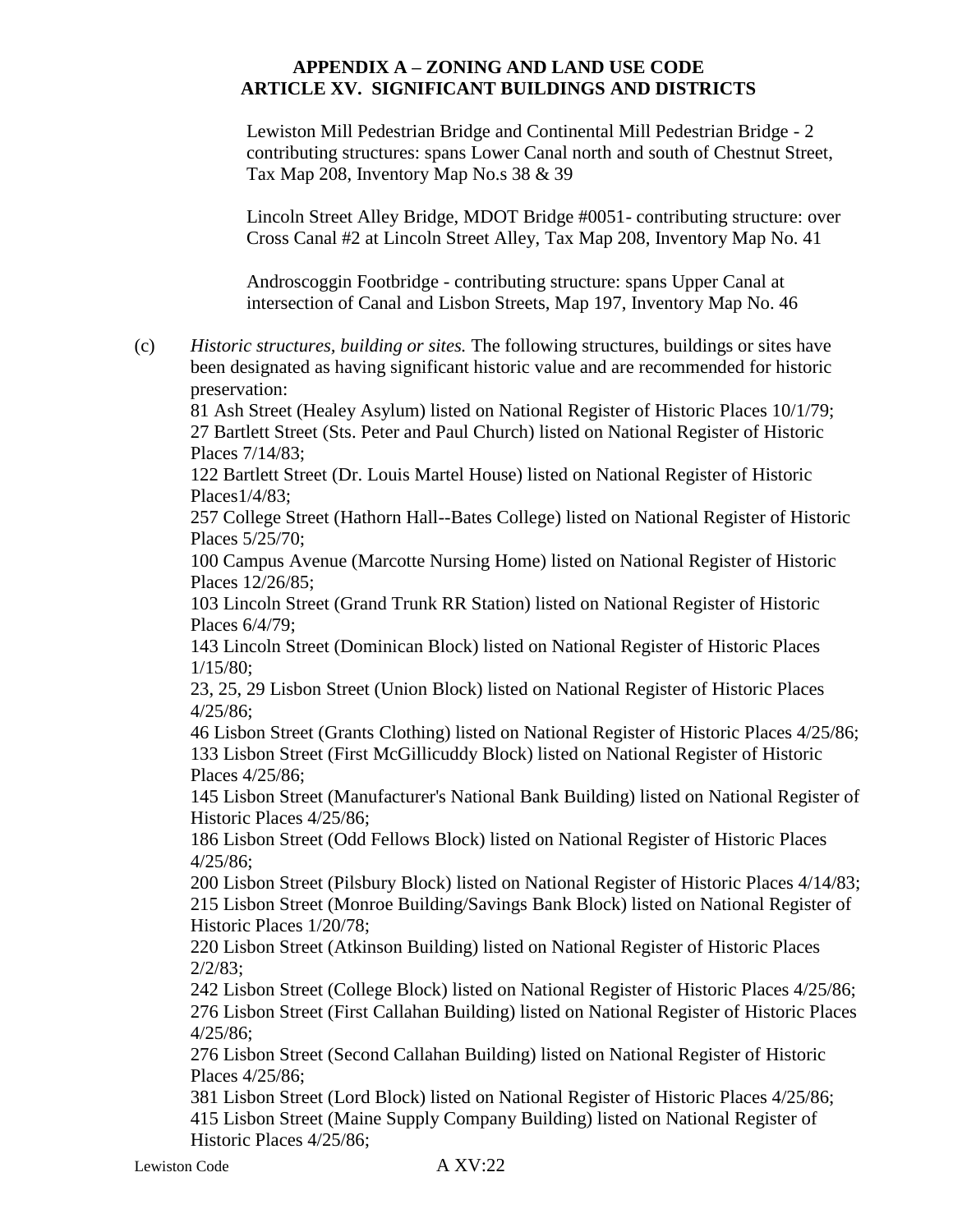253 Main Street (St. Joseph's Church) listed on National Register of Historic Places 7/13/89;

377 Main Street (Holland-Drew House) listed on National Register of Historic Places 12/22/78;

497 Main Street (James C. Lord House) listed on National Register of Historic Places 7/21/78;

3 Mill Street (Cowan Mill) listed on National Register of Historic Places 8/1/85 (condemned and demolished 2009);

36 Oak Street (Oak Street School/Dingley Building) listed on National Register of Historic Places 10/8/76;

74 Oxford Street (Continental Mill Blocks) listed on National Register of Historic Places 7/10/79;

101 Pine Street (Dr. Milton Wedgewood House) listed on National Register of Historic Places 1/10/86;

19 Wood Street (Jordan School) listed on National Register of Historic Places 3/22/84.

(Ord. No. 92-32, 1-7-93; Ord. No. 00-21, 10-19-00; Ord. No. 05-05, 3-17-05; Ord. No. 10-05, 04-15-10; Ord. 17-12, 3-22-18; Ord. 19-03, 7-18-19)

# **Sec. 7. Buildings and structures listed on the National Register of Historic Places but not designated locally.**

(a) The following are those properties that are listed on the National Register of Historic Places, but whose owners at the time their individual properties were included in this article chose not to nominate them to be designated locally and therefore, are only subject to the demolition delay provisions of this article:

49 Ash Street (U.S. Post Office) listed on National Register of Historic Places 5/2/86; 142 College Street (Capt. Holland House) listed on National Register of Historic Places 3/21/85;

45 Golder Street (St. Mary's Hospital) listed on National Register of Historic Places 12/30/87;

49 Lisbon Street (Lyceum Hall) listed on National Register of Historic Places 4/25/86; 129 Lisbon Street (Osgood Building) listed on National Register of Historic Places 4/25/86;

157 Main Street (First National Bank Building) listed on National Register of Historic Places 4/25/86;

457 Main Street (Senator Frye House) listed on National Register of Historic Places 10/8/76;

54 Pine Street (Bradford House) listed on National Register of Historic Places 12/22/78 (demolished 2007);

11 Sabattus Street (Kora Temple) listed on National Register of Historic Places 9/11/75; 14 Ware Street (J.D. Clifford House) listed on National Register of Historic Places 12/30/87.

(b) Buildings and structures listed on the National Register of Historic places, but whose owners at the time their individual properties were included in this article chose not to nominate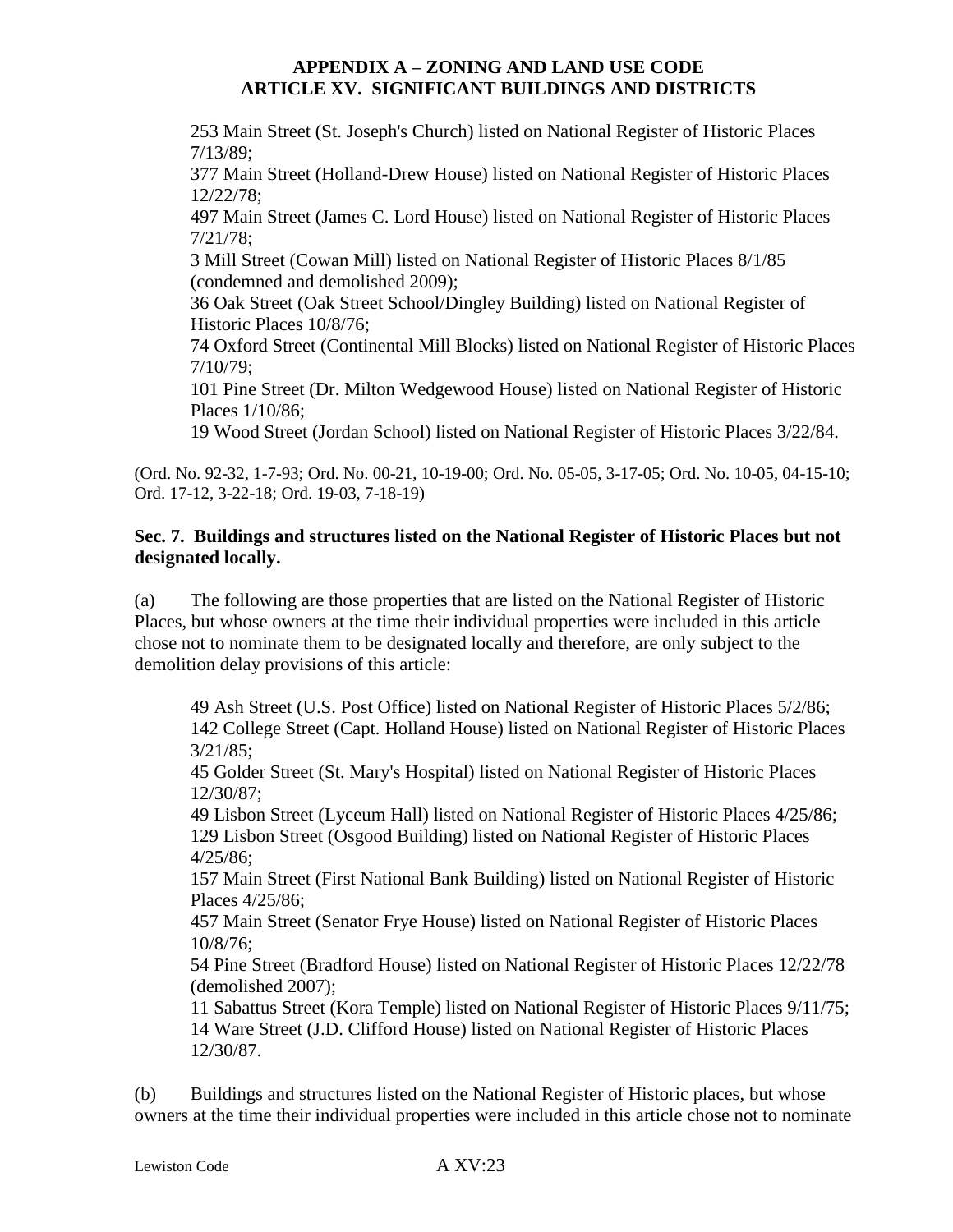them to be designated locally and, are not subject to the demolition delay provisions of this article:

506 Main Street (Bradford Peck House) entered in the National register of Historic Places on 2/12/2009.

(Ord. No. 00-21, 10-19-00; Ord. No. 05-05, 3-17-05; Ord. No. 10-05, 04-15-10)

# **Sec. 8. Other important buildings and structures.**

(a) The following have been designated as contributing structures or complexes within the Lewiston Mill System District and are only subject to the demolition delay provisions of this article:

520 Lisbon Street (Lewiston Bleachery and Dye Building); 1 Beech Street (Lewiston Mill #2--Northern portion demolished 2004); 35 Beech Street (Lewiston Mill #1); 65 Canal Street (Bates Mill – Mill 7 demolished 1988, Mill 3 Annex demolished 2007 and the Executive Office Building demolished 2009); 2 Cedar Street (Continental Mill); 41 Chestnut Street (Hill Mill); 134 Main Street (Union Water Power Main Gatehouse); 296 Lincoln (Avon Mill); 332 Lincoln Street (Lewiston Gas & Light Company Building--Demolished 2001); 348 Lincoln Street (Androscoggin Mill #3--Portion demolished 2004); 354 Lincoln Street (Cumberland Mill); 550 Lisbon Street (Pepperell Mill) 15 Locust Street (Androscoggin Mill); 28 Middle Street (Maine Central Railroad Depot); 10 Mill Street (Union Water Power Substation); 6 Mill Street (Libbey Mill--Portion demolished 2001 and totally demolished 2007); 62 Oxford Street (Union Water Power Cross Canal #3 Hydro Station); 38 Water Street (Union Water Power Cross Canal #1 Gate House); 2 West Bates Street (Lewiston Machine Company Building).

- (b) The following properties have been designated as buildings of major importance or buildings of importance, within the Lewiston Historic Preservation Plan's "Preservation Index" and are only subject to the demolition delay provisions of this article:
	- 35 Ash Street (First Manufacturers National Bank Building); 77 Bates Street (Portland Lewiston Interurban Building); 46 Cedar Street (St. Mary's Church); 59 Cedar Street (Charest-Lacasse Building); 68 Cedar Street (demolished 2004); 15 Lincoln Street (Davis Block – demolished 2008); 14 Lincoln Street (Carman--Thompson Company Building--Demolished 2002); 69 Lincoln Street; 132 Lincoln Street (FX Marcotte);
	- 2 Lisbon Street (Central Block);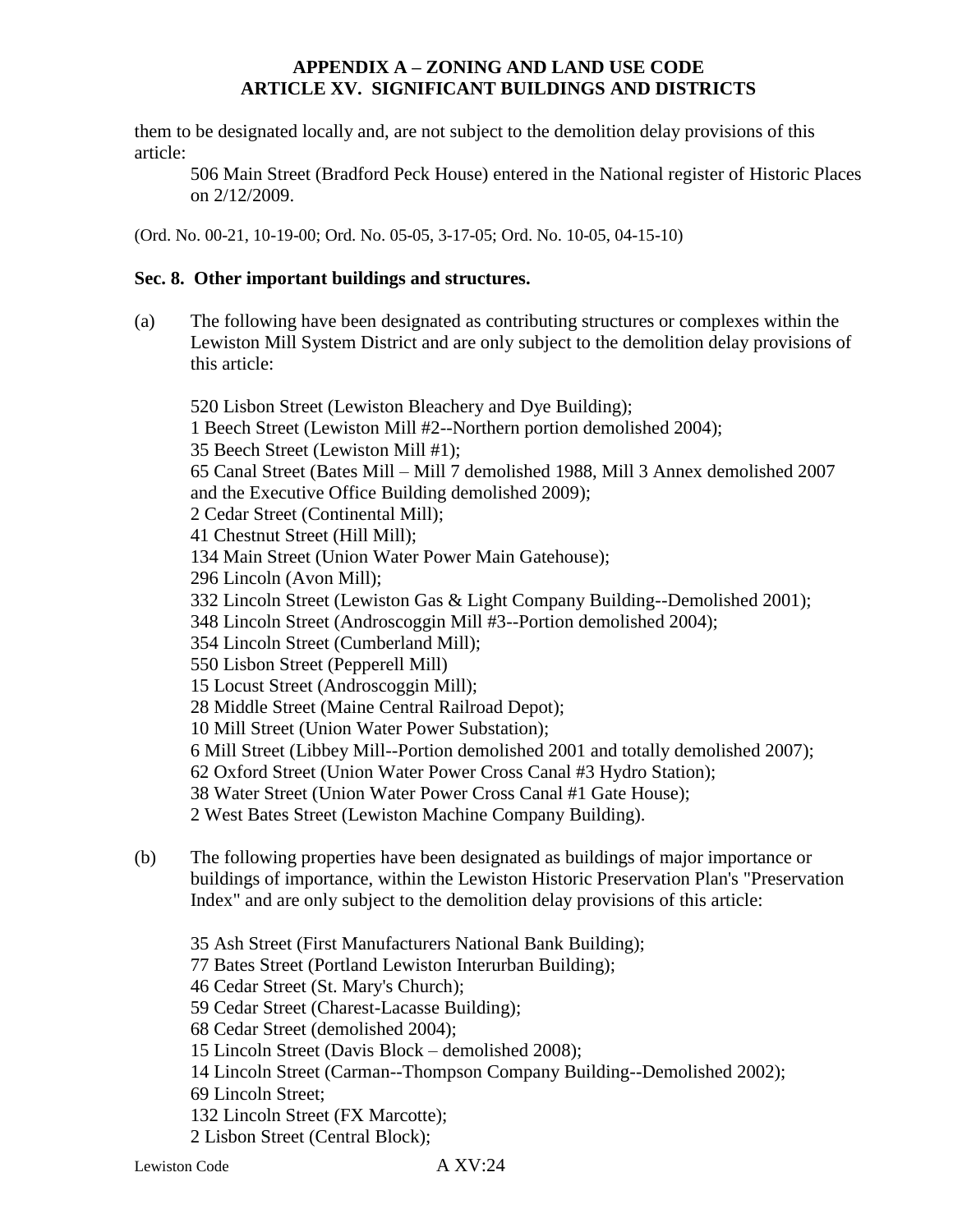1 Lisbon Street (The Gateway Building); 43 Lisbon Street (J.J. Newberry Company Building); 50 Lisbon Street (Osgoods Building); 55 Lisbon Street (Depositors Trust Company Building);71 Lisbon Street (Music Hall Building/Frye Block); 84 Lisbon Street (Burlington Chambers Apartments); 93 Lisbon Street; 96 Lisbon Street (Lincoln Stores); 108 Lisbon Street (A. Singer Building); 128 Lisbon Street (Sands Building); 159 Lisbon Street (Old Kora Temple – condemned 2006 and demolished 2007); 160 Lisbon Street (McGillicudy Building); 167 Lisbon Street (D.B. Cressey Building – condemned 2006 and demolished 2007); 168 Lisbon Street; 171 Lisbon Street (Greely Building- condemned 2006 and demolished 2007); 179 Lisbon Street (Centreville Plaza); 180 Lisbon Street (Ellard Building); 192 Lisbon Street (Garcelon Building); 195 Lisbon Street (Clifford Block); 199 Lisbon Street (Marcotte Furniture Building); 223 Lisbon Street (Le Messager Building); 230 Lisbon Street (Pottle Building); 238 Lisbon Street; 305 Lisbon Street (condemned and demolished 2006); 330 Lisbon Street (Bergen Block--Demolished 1999); 369 Lisbon Street (demolished 2004); 385 Lisbon Street (Palange Building); 389 Lisbon Street (S.B.S. Lithuanian Hall); 391 Lisbon Street; 142 Main Street (Empire Theater – demolished 2005); 177 Main Street; 184 Main Street (Peck's Department Store); 195 Main Street; 250 Main Street (United Baptist Church); 253 Main Street (St. Joseph's Church Rectory); 29 Maple Street (Ritz Theater); 39 Maple Street (demolished 2005); 10 Oak Street (Oak Street Arms Apartments/Twin City Motor Corp.); 88 Oxford Street (St. Mary's Church Rectory Building); 20 Park Street; 37 Park Street; 104 Park Street (Daily Sun Building); 228 Park Street (demolished 2001); 257 Park Street (Androscoggin Mill Block); 263 Park Street (Androscoggin Mill Block); 271 Park Street (Androscoggin Mill Block--Listed on National Register of Historic Places 4/12/01);

31 River Street;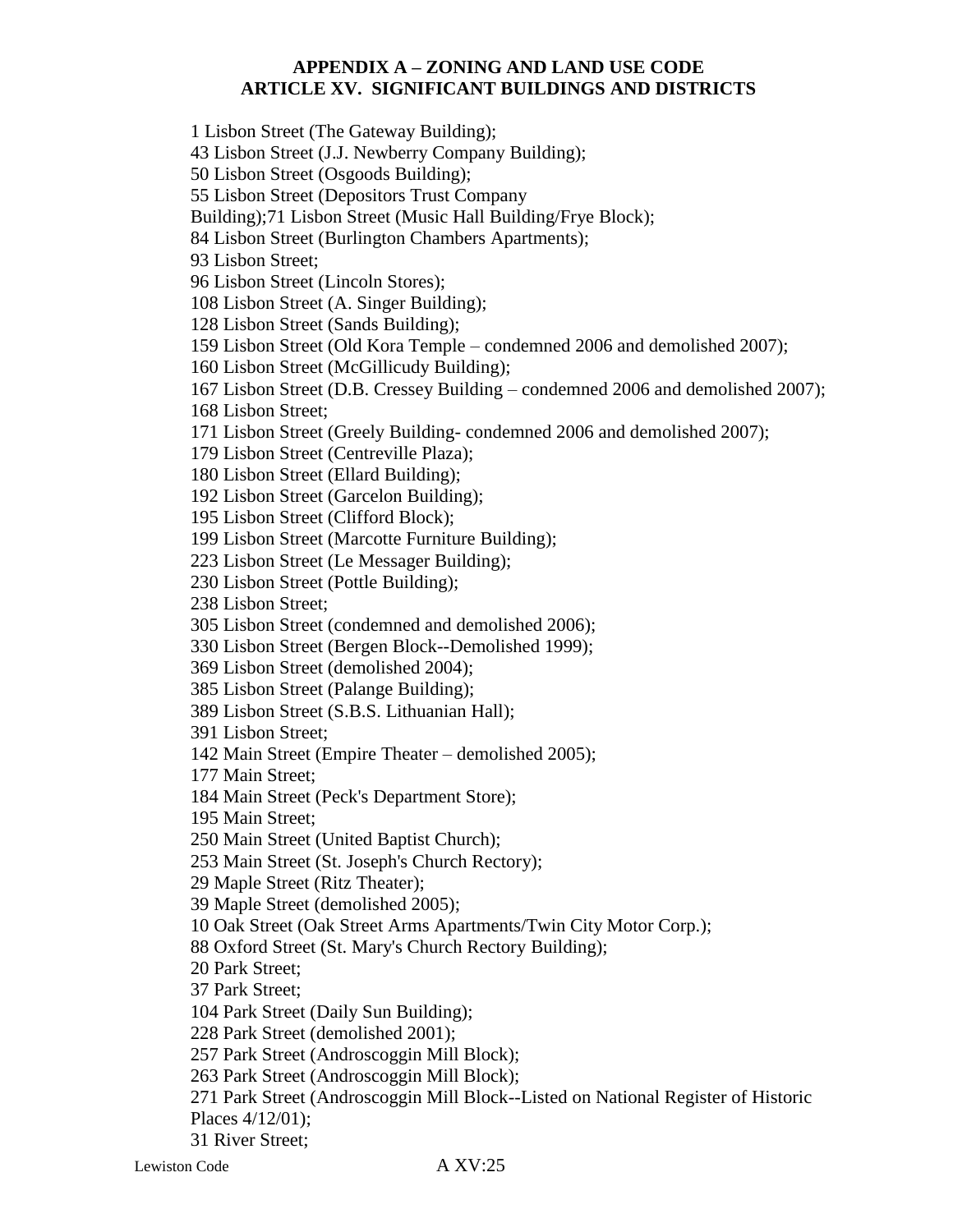70 River Street.

(Ord. No. 00-21, 10-19-00; Ord. No. 05-05, 3-17-05; Ord. No. 10-05, 04-15-10)

#### **Sec. 9. Main Street Frye Street National Historic District.**

The following properties are located within the Main Street-Frye Street National Historic District (entered in the National Register of Historic Places on 01/23/2009). The Main Street-Frye Street National Historic District is not designated locally and, in addition, the individual properties are not subject to the demolition delay provisions of this article):

226 College Street (Thomas L. Angell House - two contributing buildings); 240 College Street (James T. Small House - one contributing building); 250 College Street (Abbie C. Whittum House - one contributing building); 256 College Street (Emeline C. Boothby House - one contributing building); 262 College Street (Oren B. Cheney House - one contributing building); 6 Frye Street (Heircy Day House - two non-contributing buildings); 9 Frye Street (vacant lot - no resources); 10 Frye Street (Albert B. Nealey House - one contributing building); 11 Frye Street (William P. Frye House - one contributing building – demolished 2008); 16 Frye Street (George Colby Chase House - one contributing building); 17 Frye Street (Caroline W. D. Rich House - one non-contributing and one contributing building); 18 Frye Street (James A. Howe House - two contributing buildings); 19 Frye Street (David S. and Josephine L. Waite House - two contributing buildings); 24 Frye Street (Lyman G. Jordan House - one contributing building); 27 Frye Street (George D. Armstrong House - two contributing buildings); 28 Frye Street (John H. Rand House - one contributing building); 29 Frye Street (Byron Armstrong House - two contributing buildings); 30 Frye Street (Richard C. Stanley House - one contributing building); 31 Frye Street (Maurice Small House - one contributing building); 36 Frye Street (Evindar and Angenette Whittier House - one contributing building); 425 Main Street (Bauer Apartment Block - three contributing buildings); 437 Main Street (Colonel John M. Frye House - two contributing buildings); 443 Main Street (Ralph W. Crockett House - one contributing building); 444 Main Street (James Wirt White House - one contributing building); 449 Main Street (Wallace H. White Jr. House - two contributing buildings); 452 Main Street (Archibald Wakefield House - one contributing building); 453-455 Main Street (vacant lot - no contributing resource); 457 Main Street (Senator William P. Frye House - one contributing building); 460 Main Street (John D. Clifford House - one contributing building); 465 Main Street (Joseph H. and Rebecca Day House - two contributing buildings); 471 Main Street (John B. Smith House - one contributing building); 473 Main Street (Emma C. Smith House - one contributing building); 477 Main Street (Ashbury E. Soule House - one contributing building); 481 Main Street (John W. Perry House - two non-contributing buildings); 485 Main Street (George Bonnallie House - two contributing buildings); 487 Main Street (Sarah Wakefield House - one contributing building);